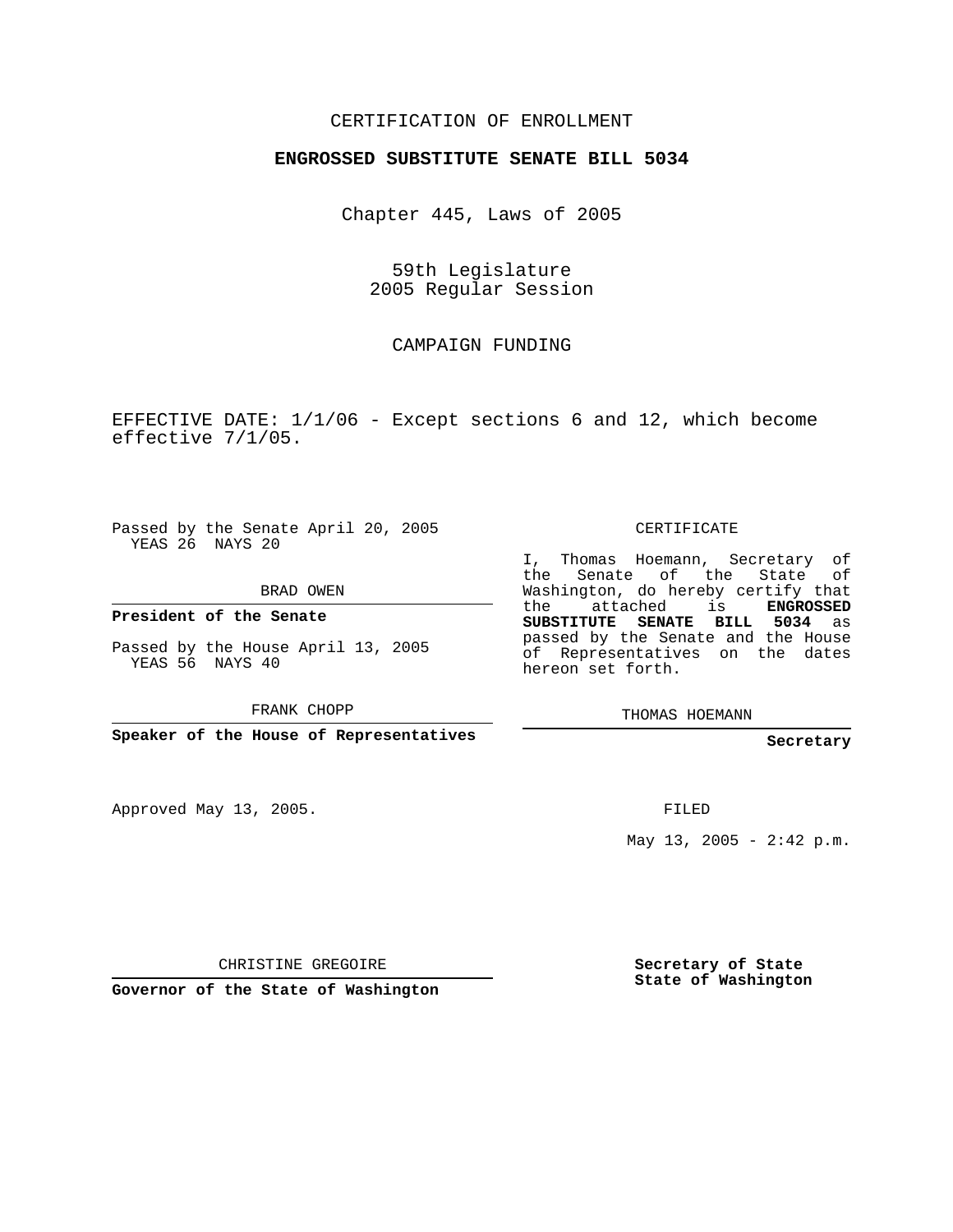## **ENGROSSED SUBSTITUTE SENATE BILL 5034** \_\_\_\_\_\_\_\_\_\_\_\_\_\_\_\_\_\_\_\_\_\_\_\_\_\_\_\_\_\_\_\_\_\_\_\_\_\_\_\_\_\_\_\_\_

\_\_\_\_\_\_\_\_\_\_\_\_\_\_\_\_\_\_\_\_\_\_\_\_\_\_\_\_\_\_\_\_\_\_\_\_\_\_\_\_\_\_\_\_\_

AS AMENDED BY THE HOUSE

Passed Legislature - 2005 Regular Session

### **State of Washington 59th Legislature 2005 Regular Session**

**By** Senate Committee on Government Operations & Elections (originally Senator Kastama; by request of Public Disclosure Commission)

READ FIRST TIME 02/03/05.

 AN ACT Relating to disclosure of and restrictions on campaign funding; amending RCW 42.17.020, 42.17.103, 42.17.110, 42.17.510, 42.17.530, and 42.17.660; reenacting and amending RCW 42.17.640; adding new sections to chapter 42.17 RCW; creating a new section; repealing RCW 42.17.505; providing effective dates; and declaring an emergency.

BE IT ENACTED BY THE LEGISLATURE OF THE STATE OF WASHINGTON:

### **PART I - FINDINGS AND INTENT**

NEW SECTION. **Sec. 1.** The legislature finds that:

 (1) Timely disclosure to voters of the identity and sources of funding for electioneering communications is vitally important to the integrity of state, local, and judicial elections.

 (2) Electioneering communications that identify political candidates for state, local, or judicial office and that are distributed sixty days before an election for those offices are intended to influence voters and the outcome of those elections.

 (3) The state has a compelling interest in providing voters information about electioneering communications in political campaigns concerning candidates for state, local, or judicial office so that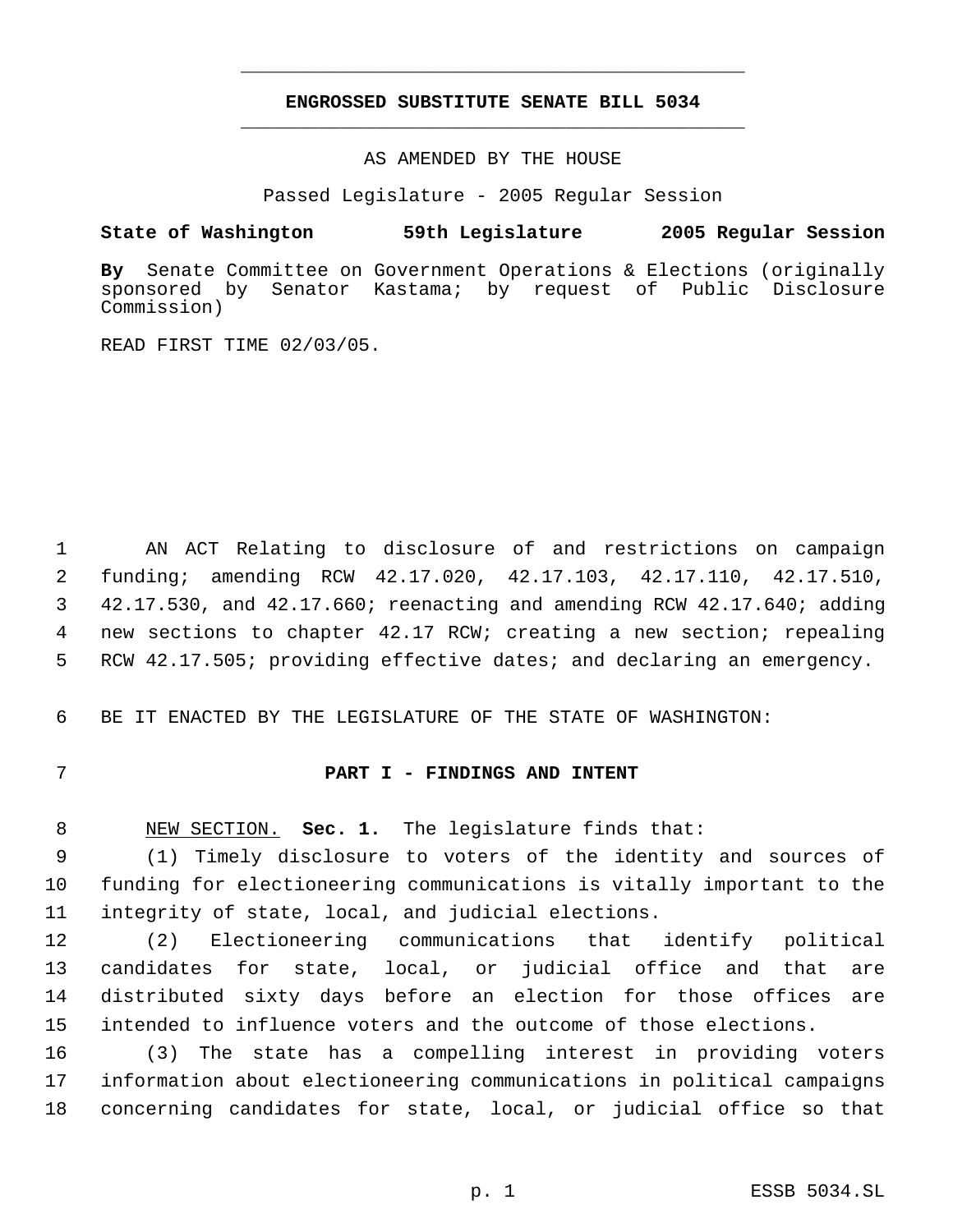voters can be fully informed as to the: (a) Source of support or opposition to those candidates; and (b) identity of persons attempting to influence the outcome of state, local, and judicial candidate elections.

 (4) Nondisclosure of financial information about advertising that masquerades as relating only to issues and not to candidate campaigns fosters corruption or the appearance of corruption. These consequences can be substantially avoided by full disclosure of the identity and funding of those persons paying for such advertising.

 (5) The United States supreme court held in *McConnell et al. v. Federal Elections Commission*, 540 U.S. 93, 124 S.Ct. 619, 157 L.Ed.2d 491 (2003) that speakers seeking to influence elections do not possess an inviolable free speech right to engage in electioneering communications regarding elections, including when issue advocacy is the functional equivalent of express advocacy. Therefore, such election campaign communications can be regulated and the source of funding disclosed.

 (6) The state also has a sufficiently compelling interest in preventing corruption in political campaigns to justify and restore contribution limits and restrictions on the use of soft money in RCW 42.17.640. Those interests include restoring restrictions on the use of such funds for electioneering communications, as well as the laws preventing circumvention of those limits and restrictions.

 NEW SECTION. **Sec. 2.** Based upon the findings in section 1 of this act, this act is narrowly tailored to accomplish the following and is intended to:

 (1) Improve the disclosure to voters of information concerning persons and entities seeking to influence state, local, and judicial campaigns through reasonable and effective mechanisms, including improving disclosure of the source, identity, and funding of electioneering communications concerning state, local, and judicial candidate campaigns;

 (2) Regulate electioneering communications that mention state, local, and judicial candidates and that are broadcast, mailed, erected, distributed, or otherwise published right before the election so that the public knows who is paying for such communications;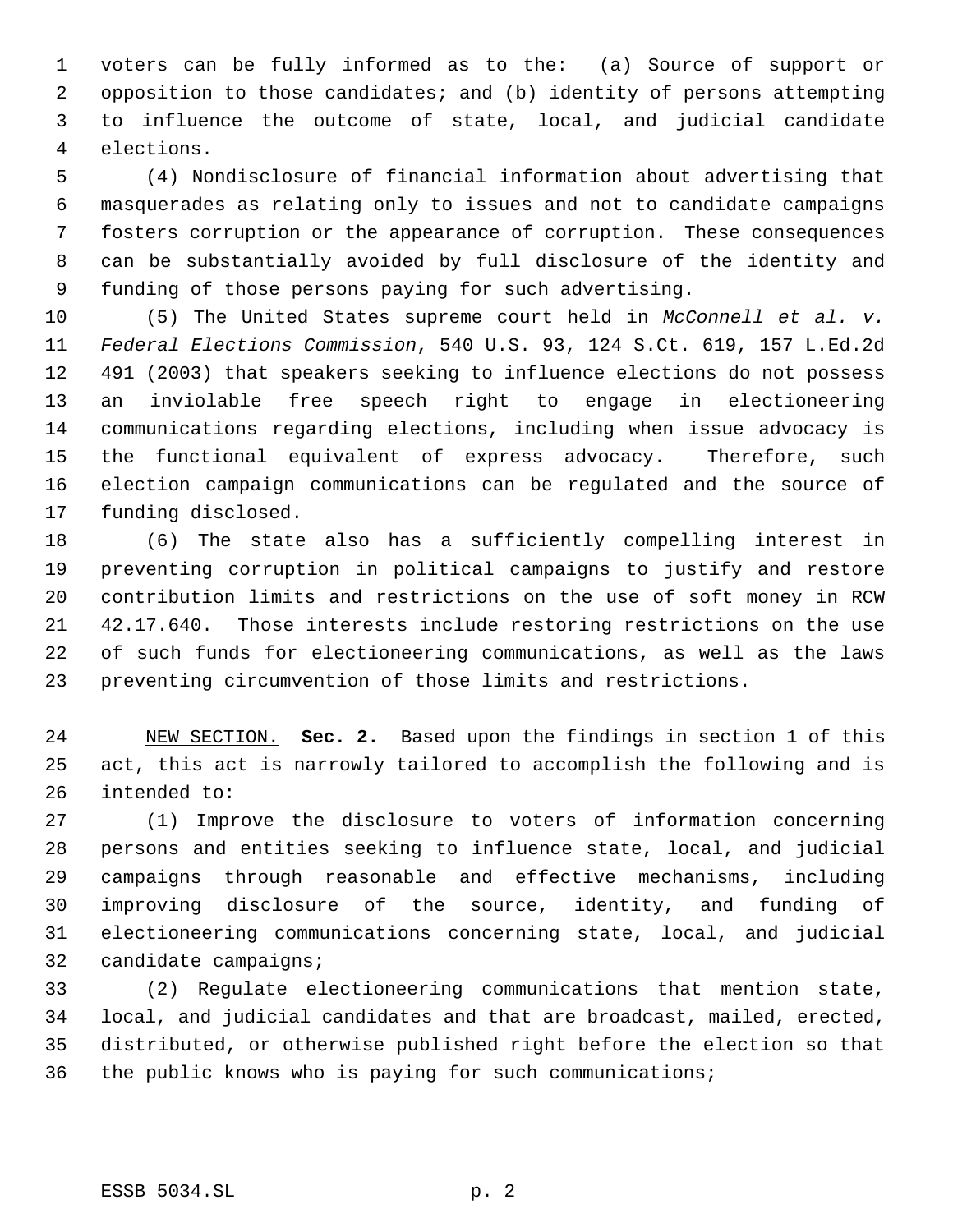(3) Reenact and amend the contribution limits in RCW 42.17.640 (6) and (14) and the restrictions on the use of soft money, including as applied to electioneering communications, as those limits and restrictions were in effect following the passage of chapter 2, Laws of 1993 (Initiative No. 134) and before the state supreme court decision in *Washington State Republican Party v. Washington State Public Disclosure Commission*, 141 Wn.2d 245, 4 P.3d 808 (2000). The commission is authorized to fully restore the implementation of the limits and restrictions of RCW 42.17.640 (6) and (14) in light of *McConnell et al. v. Federal Elections Commission*, 540 U.S. 93, 124 S.Ct. 619, 157 L.Ed.2d 491 (2003). The United States supreme court upheld the disclosure and regulation of electioneering communications in political campaigns, including but not limited to issue advocacy that is the functional equivalent of express advocacy;

#### **PART II - ELECTIONEERING COMMUNICATIONS**

(4) Authorize the commission to adopt rules to implement this act.

 NEW SECTION. **Sec. 3.** (1) A payment for or promise to pay for any electioneering communication shall be reported to the commission by the sponsor on forms the commission shall develop by rule to include, at a minimum, the following information:

(a) Name and address of the sponsor;

(b) Source of funds for the communication, including:

 (i) General treasury funds. The name and address of businesses, unions, groups, associations, or other organizations using general treasury funds for the communication, however, if a business, union, group, association, or other organization undertakes a special solicitation of its members or other persons for an electioneering communication, or it otherwise receives funds for an electioneering communication, that entity shall report pursuant to (b)(ii) of this subsection;

 (ii) Special solicitations and other funds. The name, address, and, for individuals, occupation and employer, of a person whose funds were used to pay for the electioneering communication, along with the amount, if such funds from the person have exceeded two hundred fifty dollars in the aggregate for the electioneering communication; and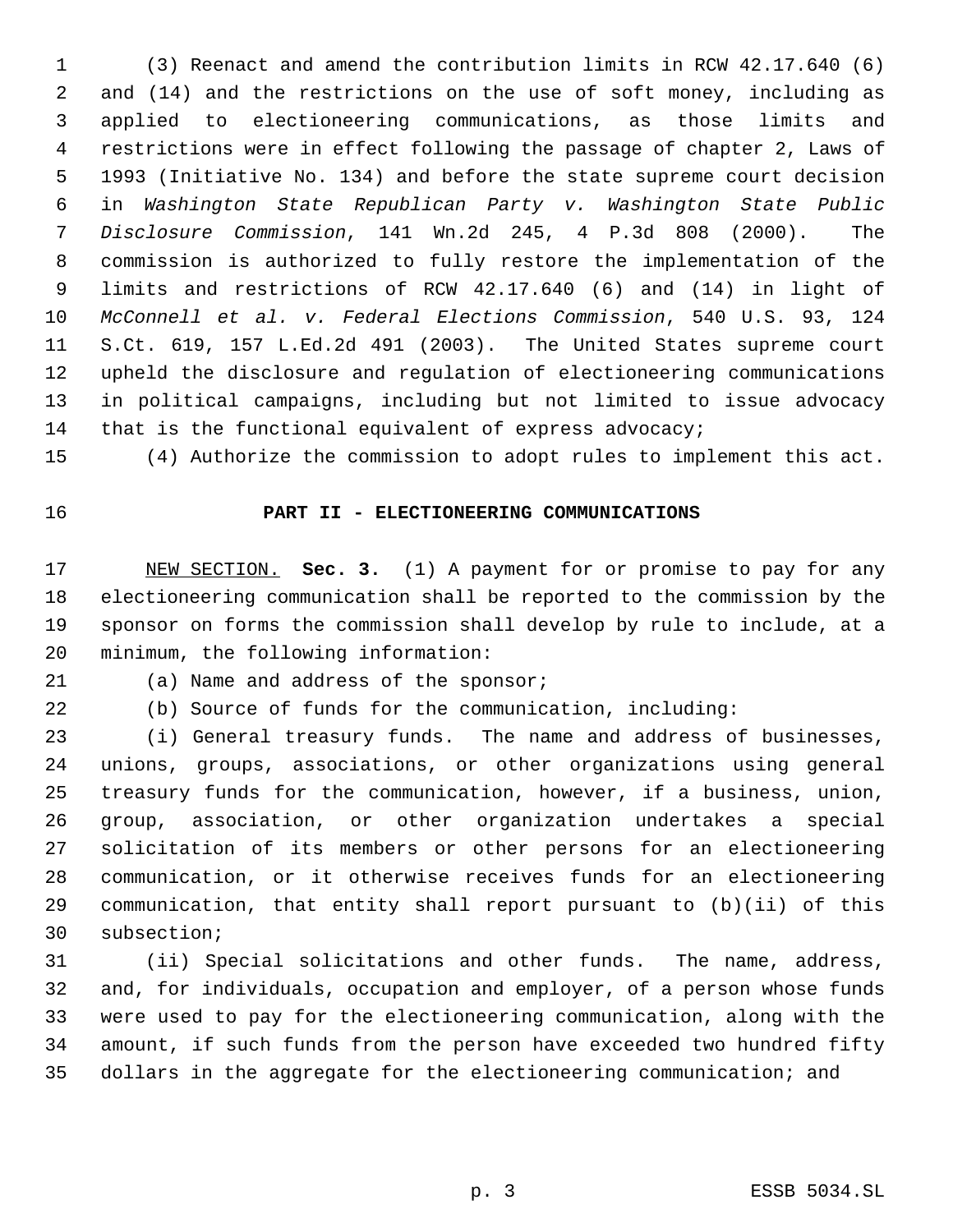(iii) Any other source information required or exempted by the commission by rule;

 (c) Name and address of the person to whom an electioneering communication related expenditure was made;

 (d) A detailed description of each expenditure of more than one hundred dollars;

 (e) The date the expenditure was made and the date the electioneering communication was first broadcast, transmitted, mailed, erected, distributed, or otherwise published;

10 (f) The amount of the expenditure;

 (g) The name of each candidate clearly identified in the electioneering communication, the office being sought by each candidate, and the amount of the expenditure attributable to each candidate; and

 (h) Any other information the commission may require or exempt by rule.

 (2) Electioneering communications shall be reported as follows: The sponsor of an electioneering communication shall report to the commission within twenty-four hours of, or on the first working day after, the date the electioneering communication is broadcast, transmitted, mailed, erected, distributed, or otherwise published.

 (3) Electioneering communications shall be reported electronically by the sponsor using software provided or approved by the commission. The commission may make exceptions on a case-by-case basis for a sponsor who lacks the technological ability to file reports using the electronic means provided or approved by the commission.

 (4) All persons required to report under RCW 42.17.065, 42.17.080, 42.17.090, and 42.17.100 are subject to the requirements of this section, although the commission may determine by rule that persons filing according to those sections may be exempt from reporting some of the information otherwise required by this section. The commission may determine that reports filed pursuant to this section also satisfy the requirements of RCW 42.17.100 and 42.17.103.

 (5) Failure of any sponsor to report electronically under this section shall be a violation of this chapter.

NEW SECTION. **Sec. 4.** (1) An electioneering communication made by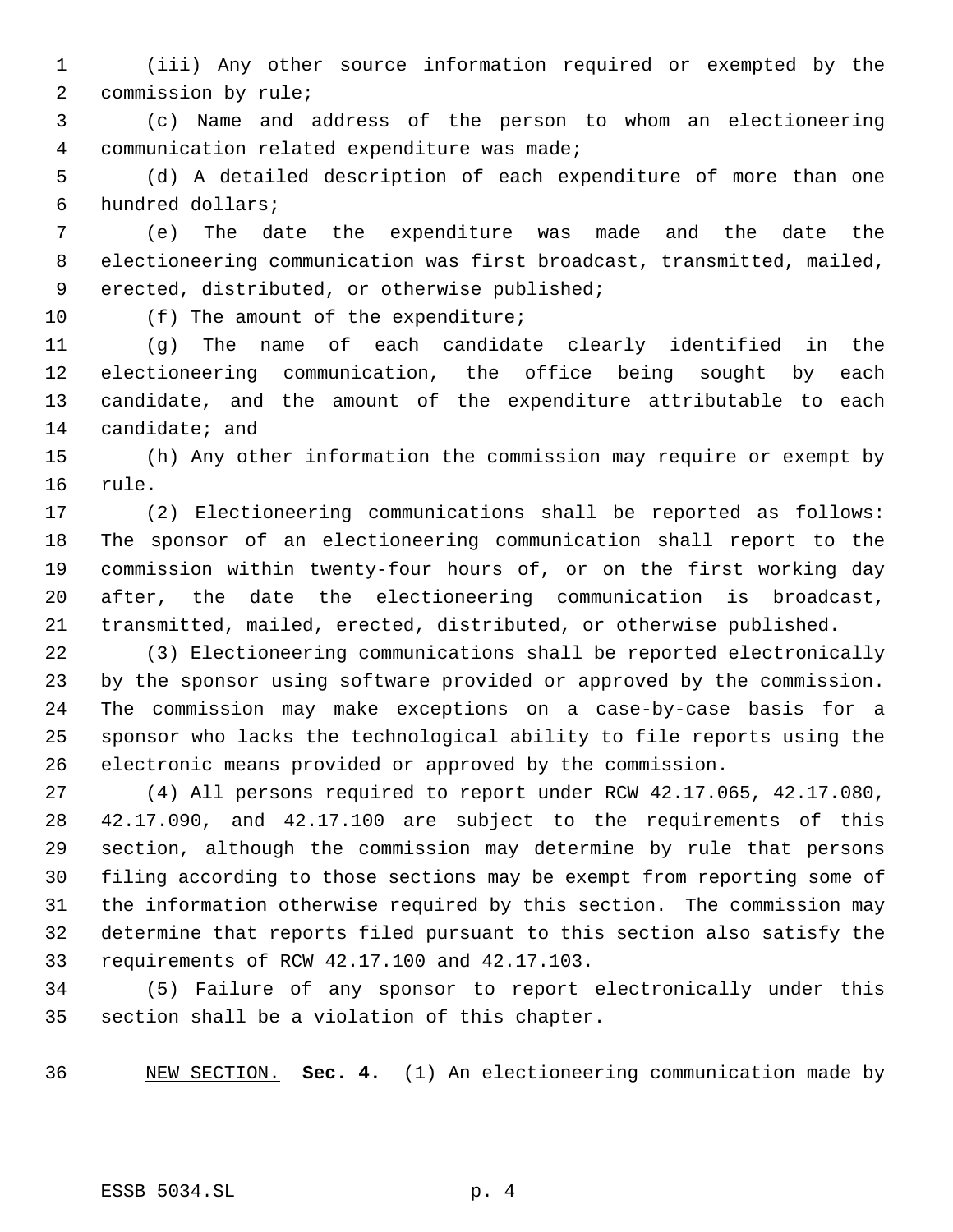a person in cooperation, consultation, or concert with, or at the request or suggestion of, a candidate, a candidate's authorized committee, or their agents is a contribution to the candidate.

 (2) An electioneering communication made by a person in cooperation, consultation, or concert with, or at the request or suggestion of, a political committee or its agents is a contribution to the political committee.

 (3) If an electioneering communication is not a contribution pursuant to subsection (1) or (2) of this section, the sponsor shall file an affidavit or declaration so stating at the time the sponsor is required to report the electioneering communication expense under section 3 of this act.

 NEW SECTION. **Sec. 5.** (1) The sponsor of an electioneering communication shall preserve all financial records relating to the communication, including books of account, bills, receipts, contributor information, and ledgers, for not less than five calendar years following the year in which the communication was broadcast, transmitted, mailed, erected, or otherwise published.

 (2) All reports filed under section 3 of this act shall be certified as correct by the sponsor. If the sponsor is an individual using his or her own funds to pay for the communication, the certification shall be signed by the individual. If the sponsor is a political committee, the certification shall be signed by the committee treasurer. If the sponsor is another entity, the certification shall be signed by the individual responsible for authorizing the expenditure on the entity's behalf.

# **PART III - AMENDMENTS TO AND REENACTMENT OF CURRENT LAWS**

 **Sec. 6.** RCW 42.17.020 and 2002 c 75 s 1 are each amended to read as follows:

 The definitions in this section apply throughout this chapter unless the context clearly requires otherwise.

 (1) "Actual malice" means to act with knowledge of falsity or with reckless disregard as to truth or falsity.

 (2) "Agency" includes all state agencies and all local agencies. "State agency" includes every state office, department, division,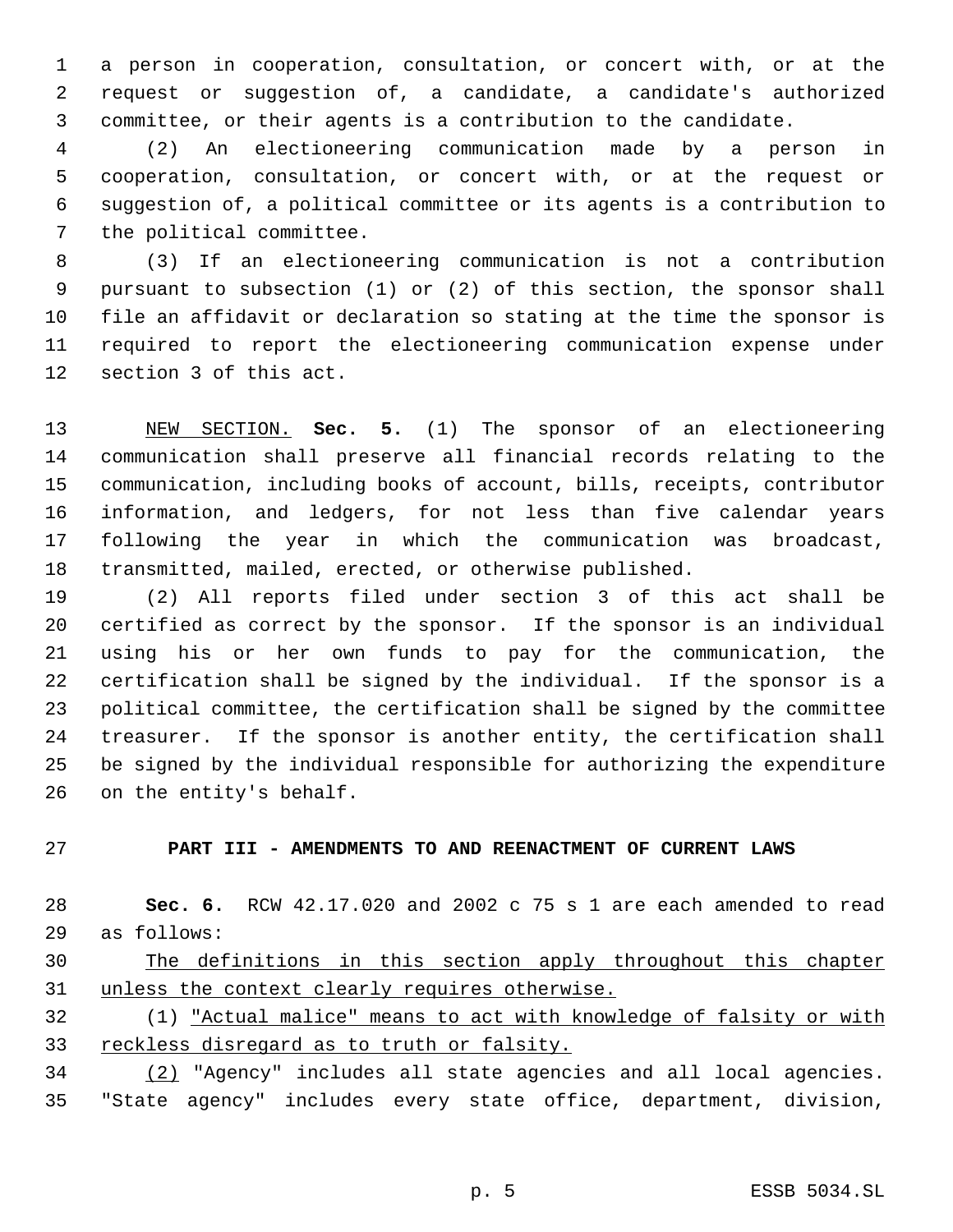bureau, board, commission, or other state agency. "Local agency" includes every county, city, town, municipal corporation, quasi- municipal corporation, or special purpose district, or any office, department, division, bureau, board, commission, or agency thereof, or other local public agency.

 $((+2))$   $(3)$  "Authorized committee" means the political committee authorized by a candidate, or by the public official against whom recall charges have been filed, to accept contributions or make expenditures on behalf of the candidate or public official.

10 ( $(\frac{4}{3})$ ) (4) "Ballot proposition" means any "measure" as defined by 11 RCW ((29.01.110)) 29A.04.091, or any initiative, recall, or referendum proposition proposed to be submitted to the voters of the state or any municipal corporation, political subdivision, or other voting constituency from and after the time when the proposition has been initially filed with the appropriate election officer of that constituency prior to its circulation for signatures.

17  $((+4))$   $(5)$  "Benefit" means a commercial, proprietary, financial, economic, or monetary advantage, or the avoidance of a commercial, proprietary, financial, economic, or monetary disadvantage.

20  $((+5))$   $(6)$  "Bona fide political party" means:

 (a) An organization that has filed a valid certificate of 22 nomination with the secretary of state under chapter ((29.24)) 29A.20 RCW;

 (b) The governing body of the state organization of a major 25 political party, as defined in RCW ((29.01.090)) 29A.04.086, that is the body authorized by the charter or bylaws of the party to exercise authority on behalf of the state party; or

 (c) The county central committee or legislative district committee of a major political party. There may be only one legislative district committee for each party in each legislative district.

31 ( $(\langle 6 \rangle)$ ) (7) "Depository" means a bank designated by a candidate or political committee pursuant to RCW 42.17.050.

33 ( $(\overline{+7})$ ) (8) "Treasurer" and "deputy treasurer" mean the individuals appointed by a candidate or political committee, pursuant to RCW 42.17.050, to perform the duties specified in that section.

36  $((\{8\})$  (9) "Candidate" means any individual who seeks nomination for election or election to public office. An individual seeks nomination or election when he or she first: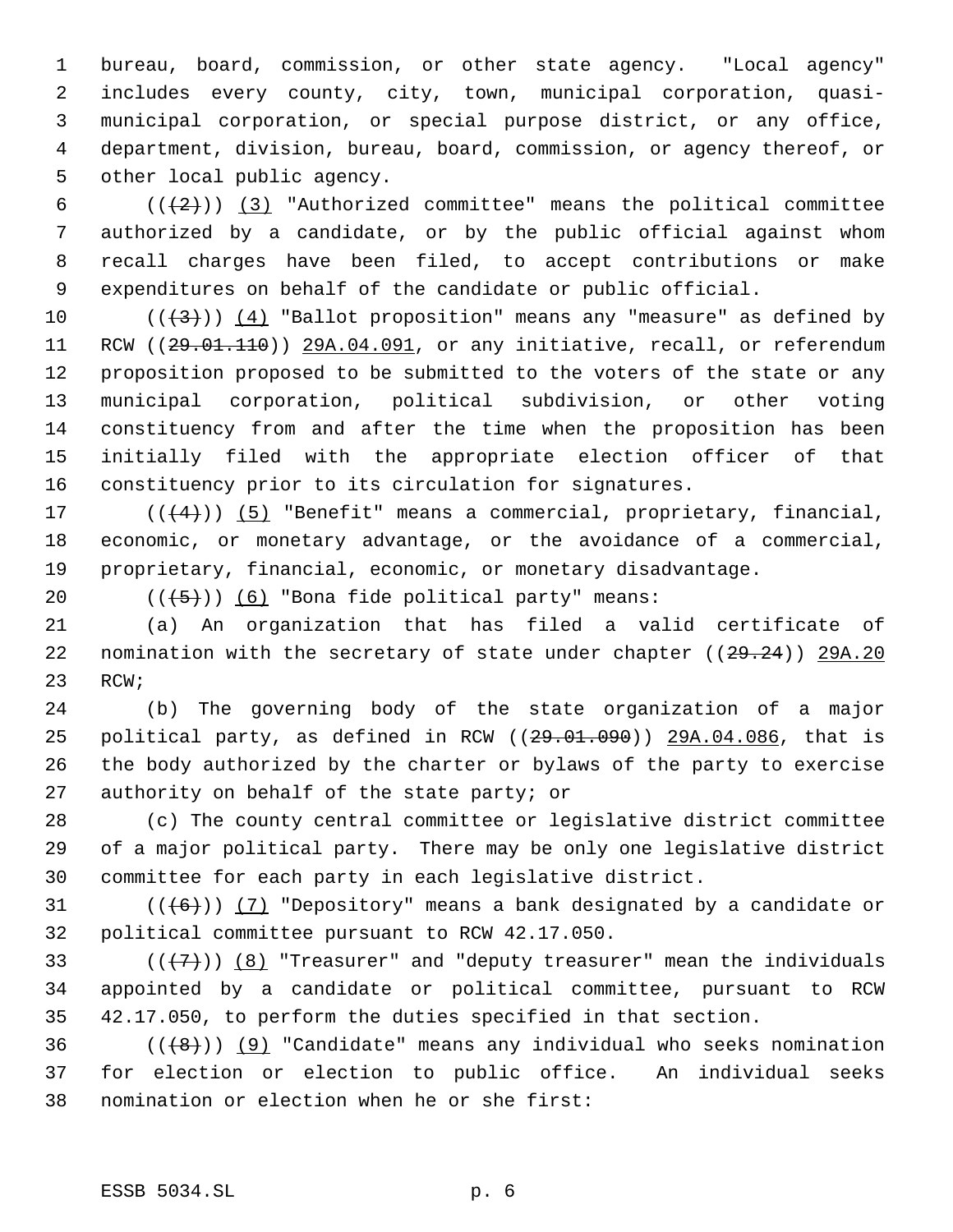(a) Receives contributions or makes expenditures or reserves space 2 or facilities with intent to promote his or her candidacy for office;

(b) Announces publicly or files for office;

 (c) Purchases commercial advertising space or broadcast time to promote his or her candidacy; or

 (d) Gives his or her consent to another person to take on behalf of the individual any of the actions in (a) or (c) of this subsection.

8  $((+9))$   $(10)$  "Caucus political committee" means a political committee organized and maintained by the members of a major political party in the state senate or state house of representatives.

11 (((10))) (11) "Commercial advertiser" means any person who sells the service of communicating messages or producing printed material for broadcast or distribution to the general public or segments of the general public whether through the use of newspapers, magazines, television and radio stations, billboard companies, direct mail advertising companies, printing companies, or otherwise.

17 (((11))) (12) "Commission" means the agency established under RCW 42.17.350.

 $((+12))$   $(13)$  "Compensation" unless the context requires a narrower meaning, includes payment in any form for real or personal property or services of any kind: PROVIDED, That for the purpose of compliance with RCW 42.17.241, the term "compensation" shall not include per diem allowances or other payments made by a governmental entity to reimburse a public official for expenses incurred while the official is engaged in the official business of the governmental entity.

 (( $(13)$ ))  $(14)$  "Continuing political committee" means a political committee that is an organization of continuing existence not established in anticipation of any particular election campaign.

29  $((+14))$   $(15)(a)$  "Contribution" includes:

 (i) A loan, gift, deposit, subscription, forgiveness of indebtedness, donation, advance, pledge, payment, transfer of funds between political committees, or anything of value, including personal and professional services for less than full consideration;

 (ii) An expenditure made by a person in cooperation, consultation, or concert with, or at the request or suggestion of, a candidate, a political committee, or their agents;

 (iii) The financing by a person of the dissemination, distribution, or republication, in whole or in part, of broadcast, written, graphic,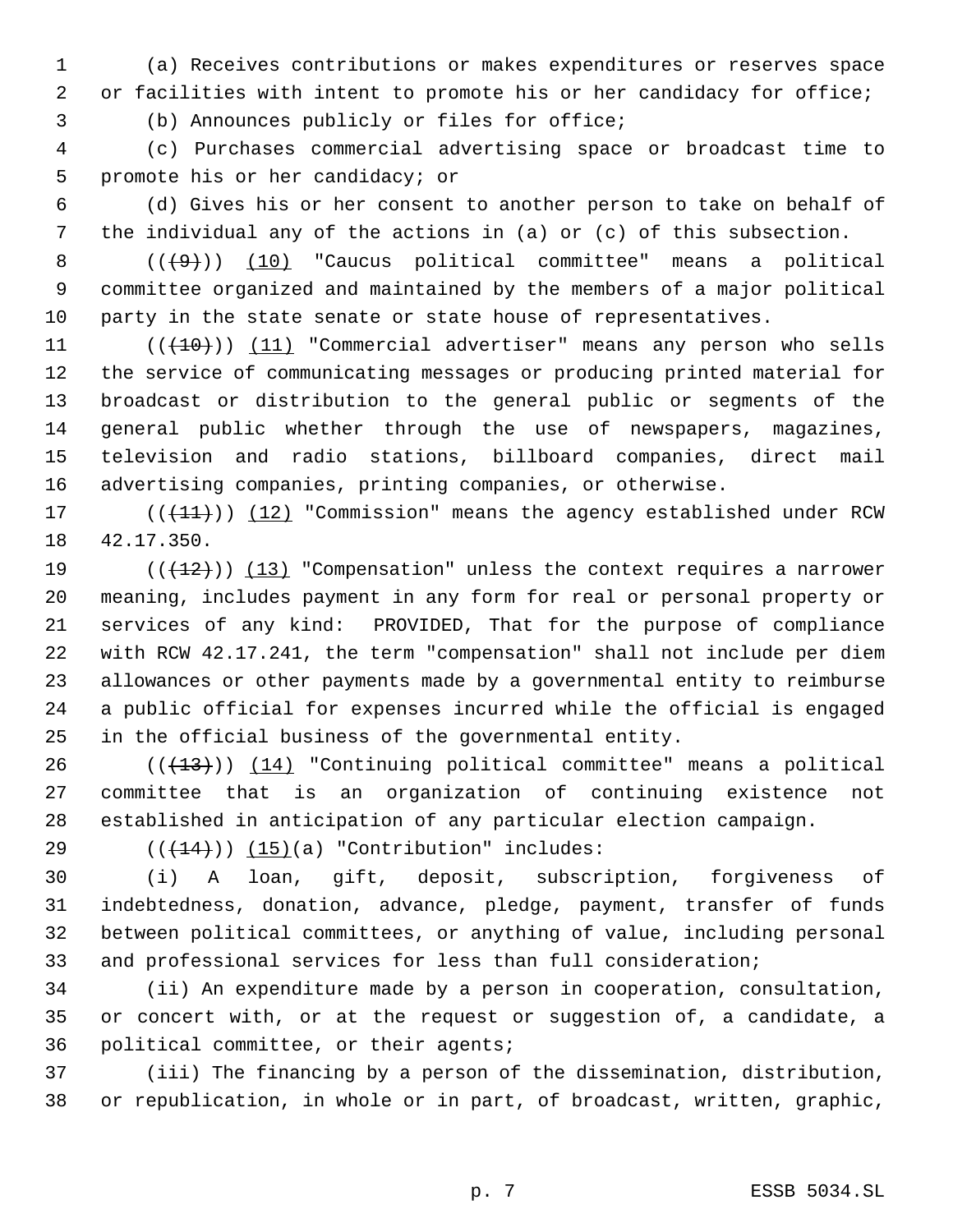1 or other form of political advertising or electioneering communication prepared by a candidate, a political committee, or its authorized agent;

 (iv) Sums paid for tickets to fund-raising events such as dinners and parties, except for the actual cost of the consumables furnished at the event.

(b) "Contribution" does not include:

 (i) Standard interest on money deposited in a political committee's account;

10 (ii) Ordinary home hospitality;

 (iii) A contribution received by a candidate or political committee that is returned to the contributor within five business days of the 13 date on which it is received by the candidate or political committee;

 (iv) A news item, feature, commentary, or editorial in a regularly scheduled news medium that is of primary interest to the general public, that is in a news medium controlled by a person whose business is that news medium, and that is not controlled by a candidate or a political committee;

 (v) An internal political communication primarily limited to the members of or contributors to a political party organization or political committee, or to the officers, management staff, or stockholders of a corporation or similar enterprise, or to the members of a labor organization or other membership organization;

 (vi) The rendering of personal services of the sort commonly performed by volunteer campaign workers, or incidental expenses personally incurred by volunteer campaign workers not in excess of fifty dollars personally paid for by the worker. "Volunteer services," for the purposes of this section, means services or labor for which the individual is not compensated by any person;

 (vii) Messages in the form of reader boards, banners, or yard or window signs displayed on a person's own property or property occupied by a person. However, a facility used for such political advertising for which a rental charge is normally made must be reported as an in- kind contribution and counts towards any applicable contribution limit of the person providing the facility;

(viii) Legal or accounting services rendered to or on behalf of:

(A) A political party or caucus political committee if the person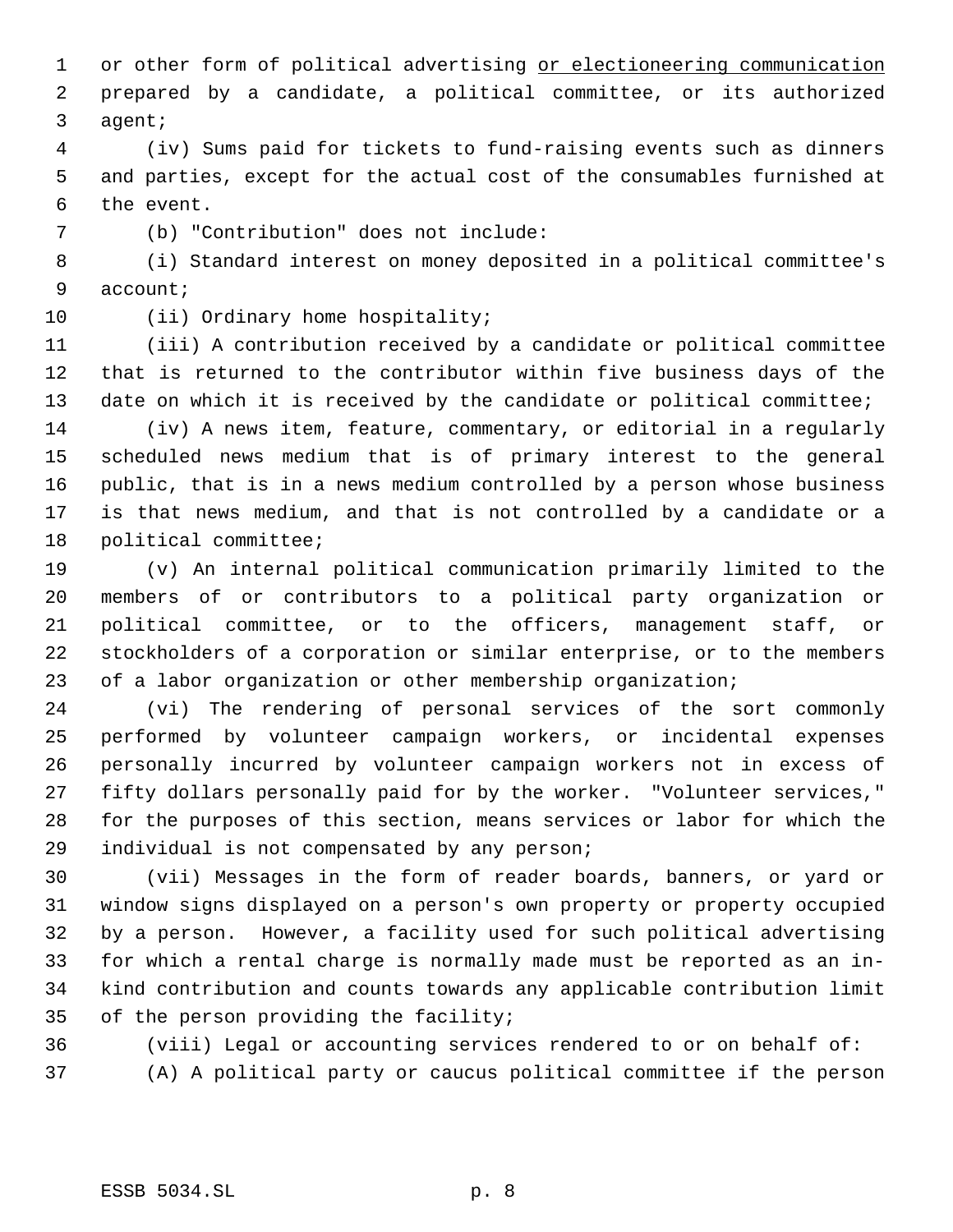paying for the services is the regular employer of the person rendering such services; or

 (B) A candidate or an authorized committee if the person paying for the services is the regular employer of the individual rendering the services and if the services are solely for the purpose of ensuring compliance with state election or public disclosure laws.

 (c) Contributions other than money or its equivalent are deemed to have a monetary value equivalent to the fair market value of the contribution. Services or property or rights furnished at less than their fair market value for the purpose of assisting any candidate or political committee are deemed a contribution. Such a contribution must be reported as an in-kind contribution at its fair market value and counts towards any applicable contribution limit of the provider.

14 (((15))) (16) "Elected official" means any person elected at a general or special election to any public office, and any person appointed to fill a vacancy in any such office.

17 (((+16))) (17) "Election" includes any primary, general, or special election for public office and any election in which a ballot proposition is submitted to the voters: PROVIDED, That an election in which the qualifications for voting include other than those requirements set forth in Article VI, section 1 (Amendment 63) of the Constitution of the state of Washington shall not be considered an election for purposes of this chapter.

 ( $(\frac{17}{17})$ )  $(18)$  "Election campaign" means any campaign in support of or in opposition to a candidate for election to public office and any campaign in support of, or in opposition to, a ballot proposition.

 ( $(\overline{+18})$ )  $(19)$  "Election cycle" means the period beginning on the first day of December after the date of the last previous general election for the office that the candidate seeks and ending on November 30th after the next election for the office. In the case of a special election to fill a vacancy in an office, "election cycle" means the period beginning on the day the vacancy occurs and ending on November 30th after the special election.

34 (( $(19)$ ) (20) "Electioneering communication" means any broadcast, cable, or satellite television or radio transmission, United States postal service mailing, billboard, newspaper, or periodical that:

(a) Clearly identifies a candidate for a state, local, or judicial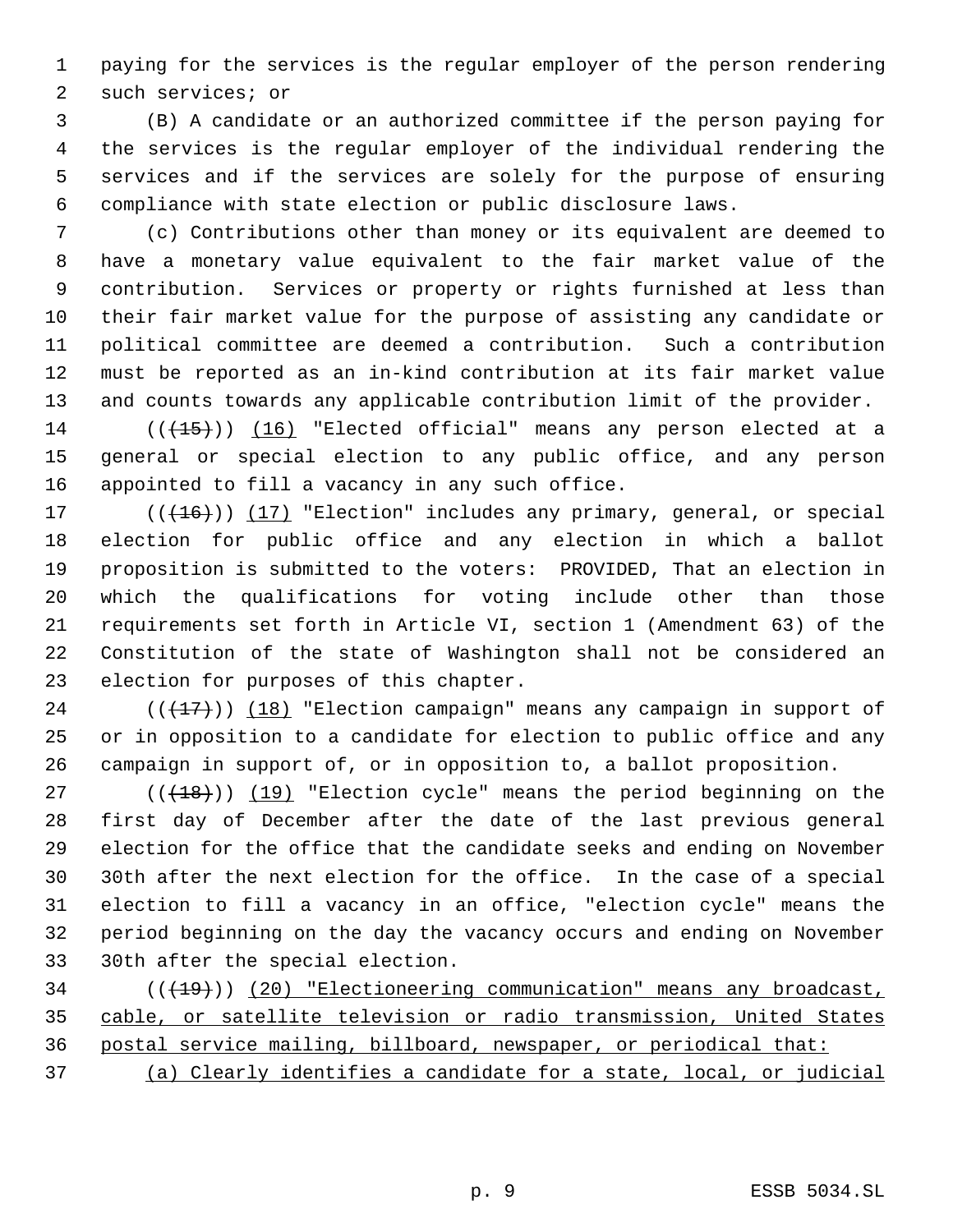office either by specifically naming the candidate, or identifying the 2 candidate without using the candidate's name; (b) Is broadcast, transmitted, mailed, erected, distributed, or otherwise published within sixty days before any election for that office in the jurisdiction in which the candidate is seeking election; and (c) Either alone, or in combination with one or more communications identifying the candidate by the same sponsor during the sixty days before an election, has a fair market value of five thousand dollars or more. (21) "Electioneering communication" does not include: (a) Usual and customary advertising of a business owned by a 13 candidate, even if the candidate is mentioned in the advertising when the candidate has been regularly mentioned in that advertising appearing at least twelve months preceding his or her becoming a candidate; (b) Advertising for candidate debates or forums when the advertising is paid for by or on behalf of the debate or forum sponsor, so long as two or more candidates for the same position have been invited to participate in the debate or forum; (c) A news item, feature, commentary, or editorial in a regularly scheduled news medium that is: (i) Of primary interest to the general public; (ii) In a news medium controlled by a person whose business is that news medium; and (iii) Not a medium controlled by a candidate or a political committee; 28 (d) Slate cards and sample ballots; (e) Advertising for books, films, dissertations, or similar works (i) written by a candidate when the candidate entered into a contract for such publications or media at least twelve months before becoming a candidate, or (ii) written about a candidate; (f) Public service announcements; (g) A mailed internal political communication primarily limited to the members of or contributors to a political party organization or political committee, or to the officers, management staff, or stockholders of a corporation or similar enterprise, or to the members of a labor organization or other membership organization;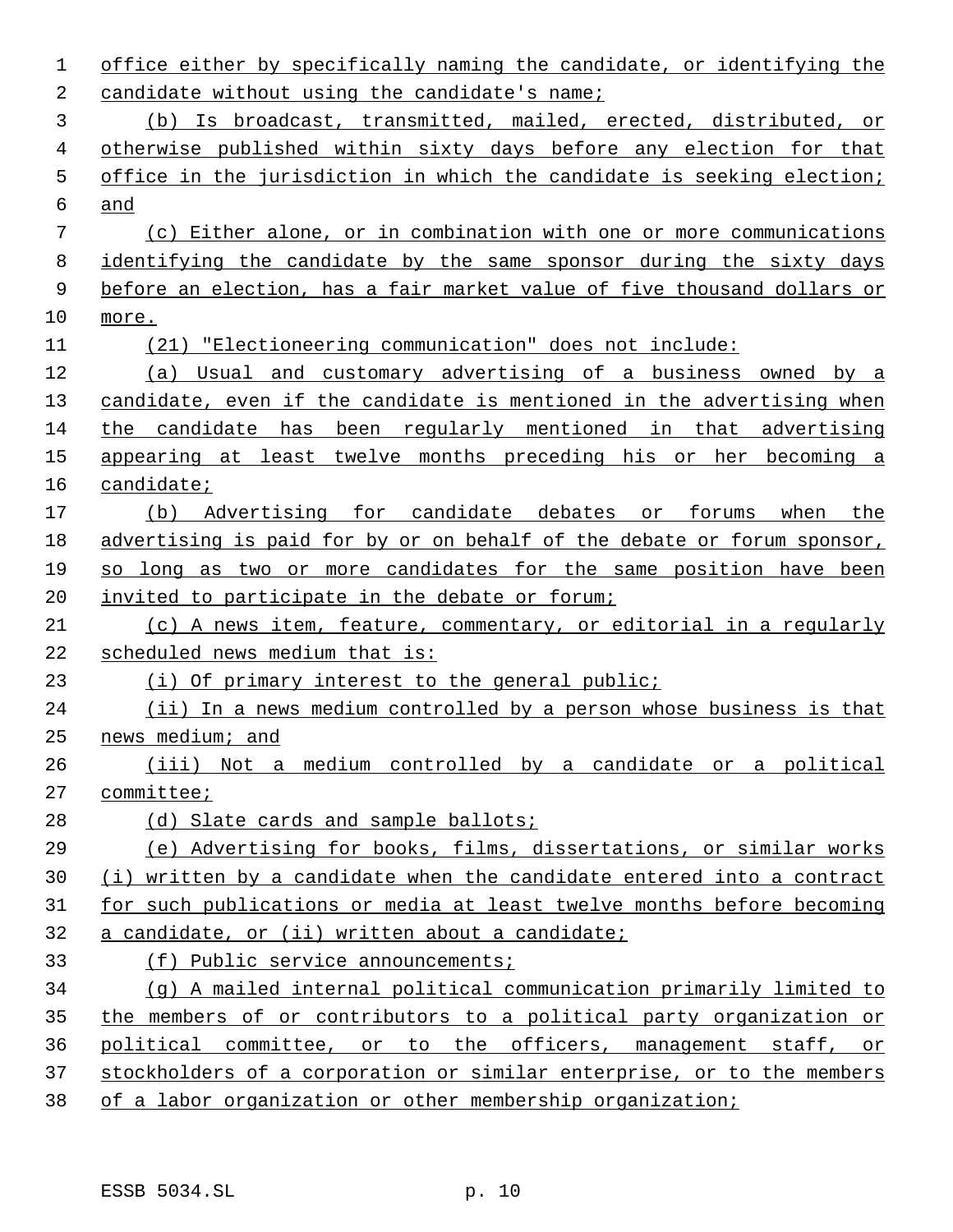(h) An expenditure by or contribution to the authorized committee

2 of a candidate for state, local, or judicial office; or

 (i) Any other communication exempted by the commission through rule consistent with the intent of this chapter.

 (22) "Expenditure" includes a payment, contribution, subscription, distribution, loan, advance, deposit, or gift of money or anything of value, and includes a contract, promise, or agreement, whether or not legally enforceable, to make an expenditure. The term "expenditure" also includes a promise to pay, a payment, or a transfer of anything of value in exchange for goods, services, property, facilities, or anything of value for the purpose of assisting, benefiting, or honoring any public official or candidate, or assisting in furthering or opposing any election campaign. For the purposes of this chapter, agreements to make expenditures, contracts, and promises to pay may be reported as estimated obligations until actual payment is made. The term "expenditure" shall not include the partial or complete repayment by a candidate or political committee of the principal of a loan, the receipt of which loan has been properly reported.

19 ( $(\langle 20 \rangle)$  (23) "Final report" means the report described as a final report in RCW 42.17.080(2).

 $((+21))$  (24) "General election" for the purposes of RCW 42.17.640 means the election that results in the election of a person to a state office. It does not include a primary.

24 (( $(22)$ )) (25) "Gift," is as defined in RCW 42.52.010.

 $((+23))$  (26) "Immediate family" includes the spouse, dependent children, and other dependent relatives, if living in the household. For the purposes of RCW 42.17.640 through 42.17.790, "immediate family" means an individual's spouse, and child, stepchild, grandchild, parent, stepparent, grandparent, brother, half brother, sister, or half sister of the individual and the spouse of any such person and a child, stepchild, grandchild, parent, stepparent, grandparent, brother, half brother, sister, or half sister of the individual's spouse and the spouse of any such person.

 ( $(\langle 24 \rangle)$ ) (27) "Incumbent" means a person who is in present possession of an elected office.

 (28) "Independent expenditure" means an expenditure that has each of the following elements: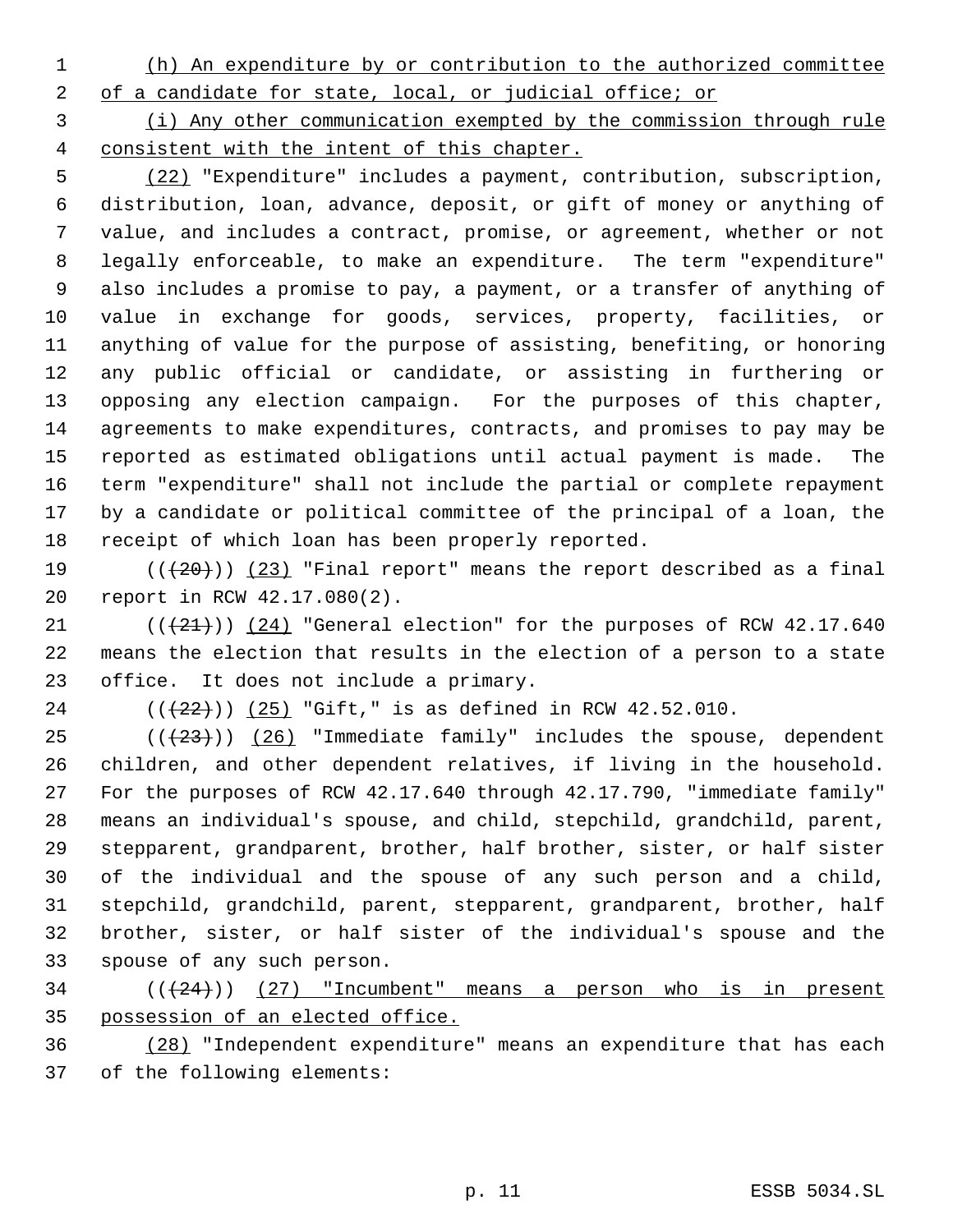(a) It is made in support of or in opposition to a candidate for office by a person who is not (i) a candidate for that office, (ii) an authorized committee of that candidate for that office, (iii) a person who has received the candidate's encouragement or approval to make the expenditure, if the expenditure pays in whole or in part for political advertising supporting that candidate or promoting the defeat of any other candidate or candidates for that office, or (iv) a person with whom the candidate has collaborated for the purpose of making the expenditure, if the expenditure pays in whole or in part for political advertising supporting that candidate or promoting the defeat of any other candidate or candidates for that office;

 (b) The expenditure pays in whole or in part for political advertising that either specifically names the candidate supported or opposed, or clearly and beyond any doubt identifies the candidate 15 without using the candidate's name; and

 (c) The expenditure, alone or in conjunction with another expenditure or other expenditures of the same person in support of or opposition to that candidate, has a value of five hundred dollars or more. A series of expenditures, each of which is under five hundred dollars, constitutes one independent expenditure if their cumulative value is five hundred dollars or more.

 $((+25))$  (29)(a) "Intermediary" means an individual who transmits a contribution to a candidate or committee from another person unless the contribution is from the individual's employer, immediate family as defined for purposes of RCW 42.17.640 through 42.17.790, or an association to which the individual belongs.

 (b) A treasurer or a candidate is not an intermediary for purposes of the committee that the treasurer or candidate serves.

 (c) A professional fund-raiser is not an intermediary if the fund- raiser is compensated for fund-raising services at the usual and customary rate.

 (d) A volunteer hosting a fund-raising event at the individual's home is not an intermediary for purposes of that event.

 $((+26))$   $(30)$  "Legislation" means bills, resolutions, motions, amendments, nominations, and other matters pending or proposed in either house of the state legislature, and includes any other matter that may be the subject of action by either house or any committee of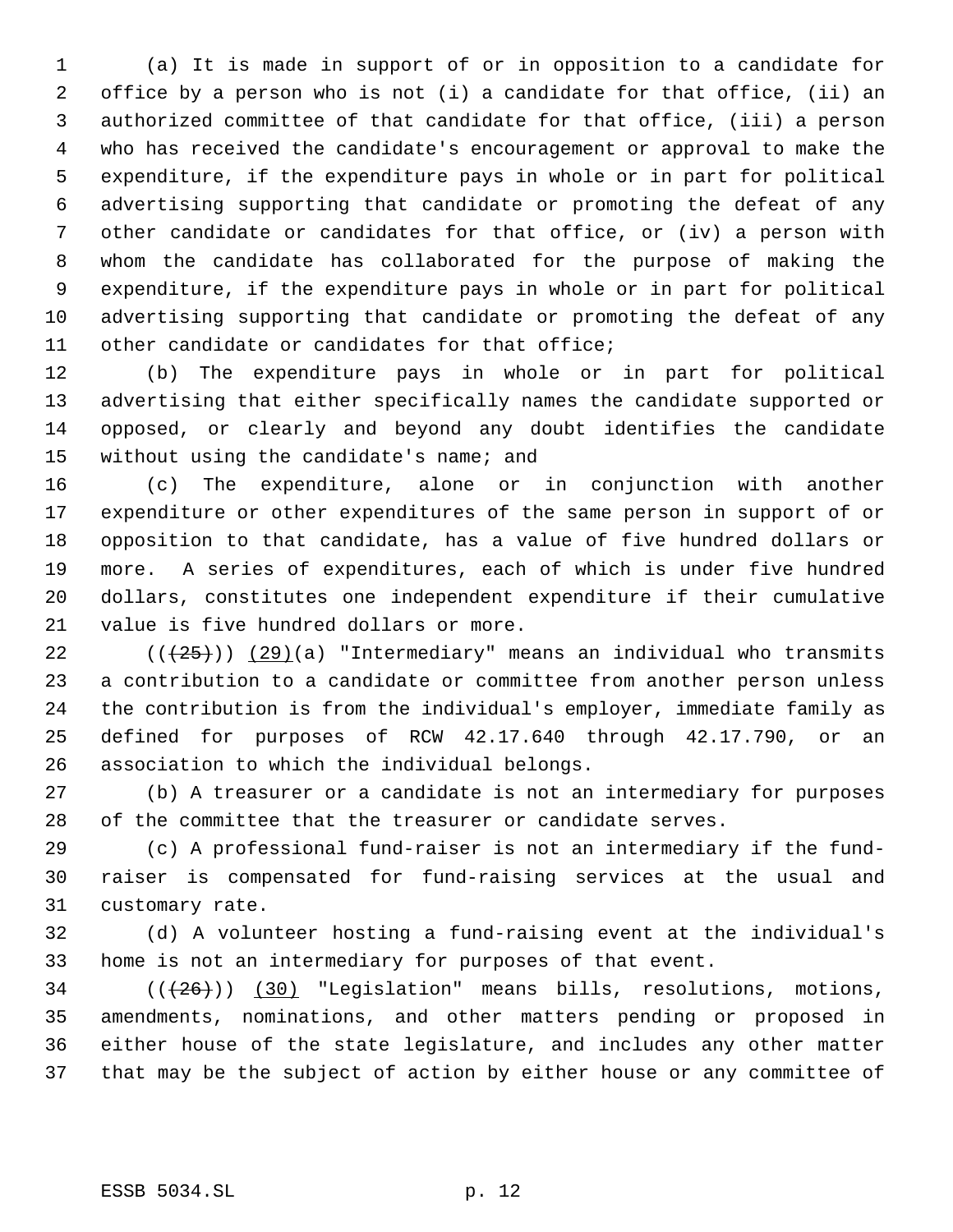the legislature and all bills and resolutions that, having passed both houses, are pending approval by the governor.

 (((27))) (31) "Lobby" and "lobbying" each mean attempting to influence the passage or defeat of any legislation by the legislature of the state of Washington, or the adoption or rejection of any rule, standard, rate, or other legislative enactment of any state agency under the state Administrative Procedure Act, chapter 34.05 RCW. Neither "lobby" nor "lobbying" includes an association's or other organization's act of communicating with the members of that association or organization.

11  $((+28))$   $(32)$  "Lobbyist" includes any person who lobbies either in his or her own or another's behalf.

13  $((+29))$   $(33)$  "Lobbyist's employer" means the person or persons by whom a lobbyist is employed and all persons by whom he or she is compensated for acting as a lobbyist.

16  $((+30))$   $(34)$  "Participate" means that, with respect to a 17 particular election, an entity:

 (a) Makes either a monetary or in-kind contribution to a candidate; (b) Makes an independent expenditure or electioneering 20 communication in support of or opposition to a candidate;

 (c) Endorses a candidate prior to contributions being made by a subsidiary corporation or local unit with respect to that candidate or 23 that candidate's opponent;

24 (d) Makes a recommendation regarding whether a candidate should be supported or opposed prior to a contribution being made by a subsidiary corporation or local unit with respect to that candidate or that 27 candidate's opponent; or

 (e) Directly or indirectly collaborates or consults with a subsidiary corporation or local unit on matters relating to the support of or opposition to a candidate, including, but not limited to, the amount of a contribution, when a contribution should be given, and what assistance, services or independent expenditures, or electioneering communications, if any, will be made or should be made in support of or opposition to a candidate.

 (35) "Person" includes an individual, partnership, joint venture, public or private corporation, association, federal, state, or local governmental entity or agency however constituted, candidate,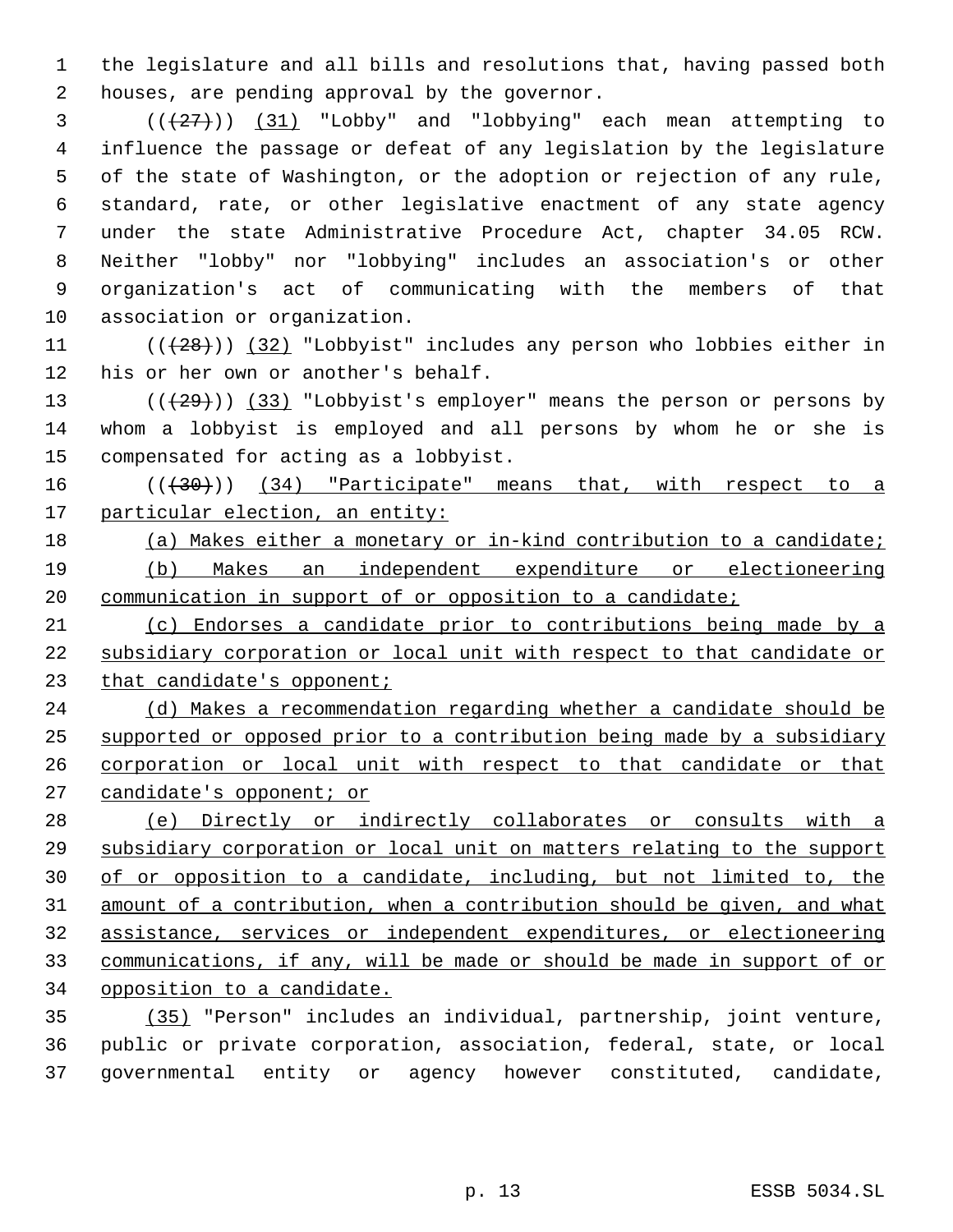committee, political committee, political party, executive committee thereof, or any other organization or group of persons, however organized.

 (((31))) (36) "Person in interest" means the person who is the subject of a record or any representative designated by that person, except that if that person is under a legal disability, the term "person in interest" means and includes the parent or duly appointed legal representative.

9 (( $(32)$ )) (37) "Political advertising" includes any advertising displays, newspaper ads, billboards, signs, brochures, articles, tabloids, flyers, letters, radio or television presentations, or other means of mass communication, used for the purpose of appealing, 13 directly or indirectly, for votes or for financial or other support or opposition in any election campaign.

15 (( $\left(\frac{33}{10}\right)$ ) (38) "Political committee" means any person (except a candidate or an individual dealing with his or her own funds or property) having the expectation of receiving contributions or making expenditures in support of, or opposition to, any candidate or any ballot proposition.

 $((+34))$   $(39)$  "Primary" for the purposes of RCW 42.17.640 means the procedure for nominating a candidate to state office under chapter 22 ((29.18 or 29.21)) 29A.52 RCW or any other primary for an election that 23 uses, in large measure, the procedures established in chapter ((29.18) 24 or 29.21) 29A.52 RCW.

25 (((35))) (40) "Public office" means any federal, state, judicial, county, city, town, school district, port district, special district, or other state political subdivision elective office.

28 (( $(36)$ )) (41) "Public record" includes any writing containing information relating to the conduct of government or the performance of any governmental or proprietary function prepared, owned, used, or retained by any state or local agency regardless of physical form or characteristics. For the office of the secretary of the senate and the office of the chief clerk of the house of representatives, public records means legislative records as defined in RCW 40.14.100 and also means the following: All budget and financial records; personnel leave, travel, and payroll records; records of legislative sessions; reports submitted to the legislature; and any other record designated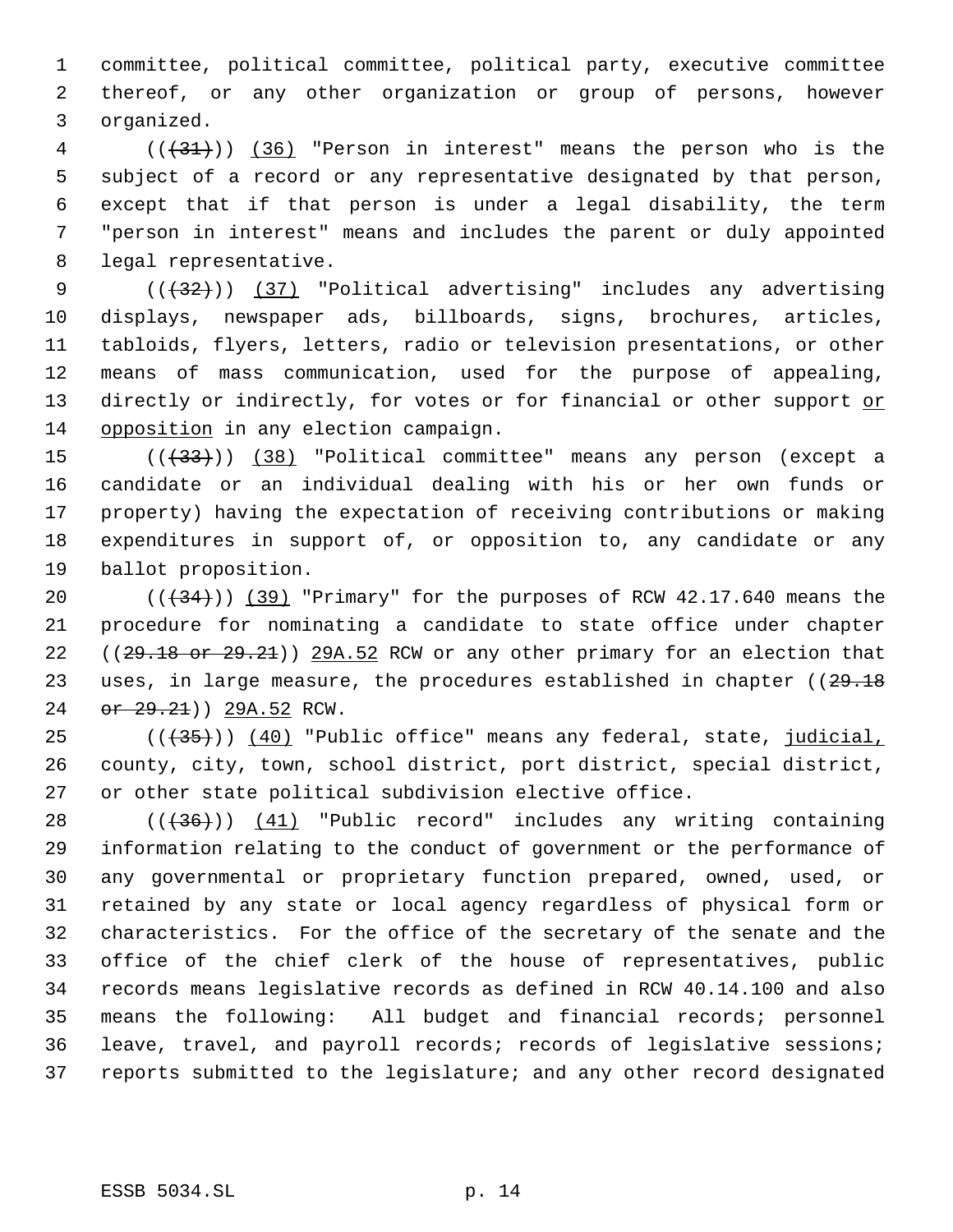a public record by any official action of the senate or the house of representatives.

 $(1,37)$  (( $(42)$  "Recall campaign" means the period of time beginning 4 on the date of the filing of recall charges under RCW ((29.82.015)) 5 29A.56.120 and ending thirty days after the recall election.

 (((38))) (43) "Sponsor of an electioneering communications, independent expenditures, or political advertising" means the person paying for the electioneering communication, independent expenditure, 9 or political advertising. If a person acts as an agent for another or 10 is reimbursed by another for the payment, the original source of the payment is the sponsor.

12 (44) "State legislative office" means the office of a member of the state house of representatives or the office of a member of the state senate.

 $((+39))$   $(45)$  "State office" means state legislative office or the office of governor, lieutenant governor, secretary of state, attorney general, commissioner of public lands, insurance commissioner, superintendent of public instruction, state auditor, or state treasurer.

 $((40))$   $(46)$  "State official" means a person who holds a state office.

 $((41))$   $(47)$  "Surplus funds" mean, in the case of a political committee or candidate, the balance of contributions that remain in the possession or control of that committee or candidate subsequent to the election for which the contributions were received, and that are in excess of the amount necessary to pay remaining debts incurred by the committee or candidate prior to that election. In the case of a continuing political committee, "surplus funds" mean those contributions remaining in the possession or control of the committee that are in excess of the amount necessary to pay all remaining debts when it makes its final report under RCW 42.17.065.

 $((+42))$   $(48)$  "Writing" means handwriting, typewriting, printing, photostating, photographing, and every other means of recording any form of communication or representation, including, but not limited to, letters, words, pictures, sounds, or symbols, or combination thereof, and all papers, maps, magnetic or paper tapes, photographic films and prints, motion picture, film and video recordings, magnetic or punched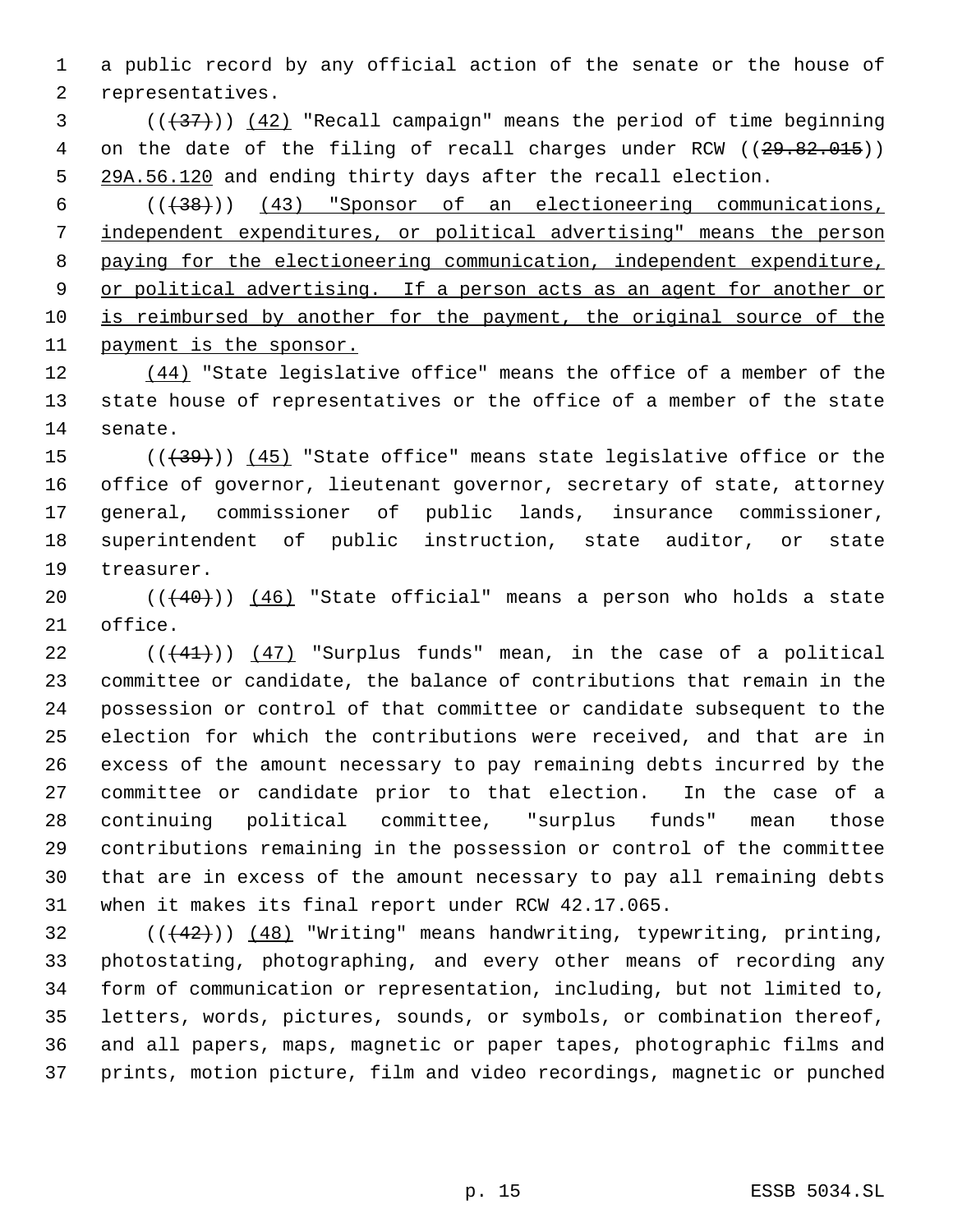cards, discs, drums, diskettes, sound recordings, and other documents including existing data compilations from which information may be obtained or translated.

 As used in this chapter, the singular shall take the plural and any gender, the other, as the context requires.

 **Sec. 7.** RCW 42.17.103 and 2001 c 54 s 1 are each amended to read as follows:

 (1) The sponsor of political advertising who, within twenty-one days of an election, publishes, mails, or otherwise presents to the public political advertising supporting or opposing a candidate or ballot proposition that qualifies as an independent expenditure with a fair market value of one thousand dollars or more shall deliver, either electronically or in written form, a special report to the commission within twenty-four hours of, or on the first working day after, the date the political advertising is first published, mailed, or otherwise presented to the public.

 (2) If a sponsor is required to file a special report under this section, the sponsor shall also deliver to the commission within the delivery period established in subsection (1) of this section a special report for each subsequent independent expenditure of any size supporting or opposing the same candidate who was the subject of the previous independent expenditure, supporting or opposing that candidate's opponent, or supporting or opposing the same ballot proposition that was the subject of the previous independent expenditure.

(3) The special report must include at least:

(a) The name and address of the person making the expenditure;

 (b) The name and address of the person to whom the expenditure was made;

(c) A detailed description of the expenditure;

 (d) The date the expenditure was made and the date the political advertising was first published or otherwise presented to the public; (e) The amount of the expenditure;

 (f) The name of the candidate supported or opposed by the expenditure, the office being sought by the candidate, and whether the expenditure supports or opposes the candidate; or the name of the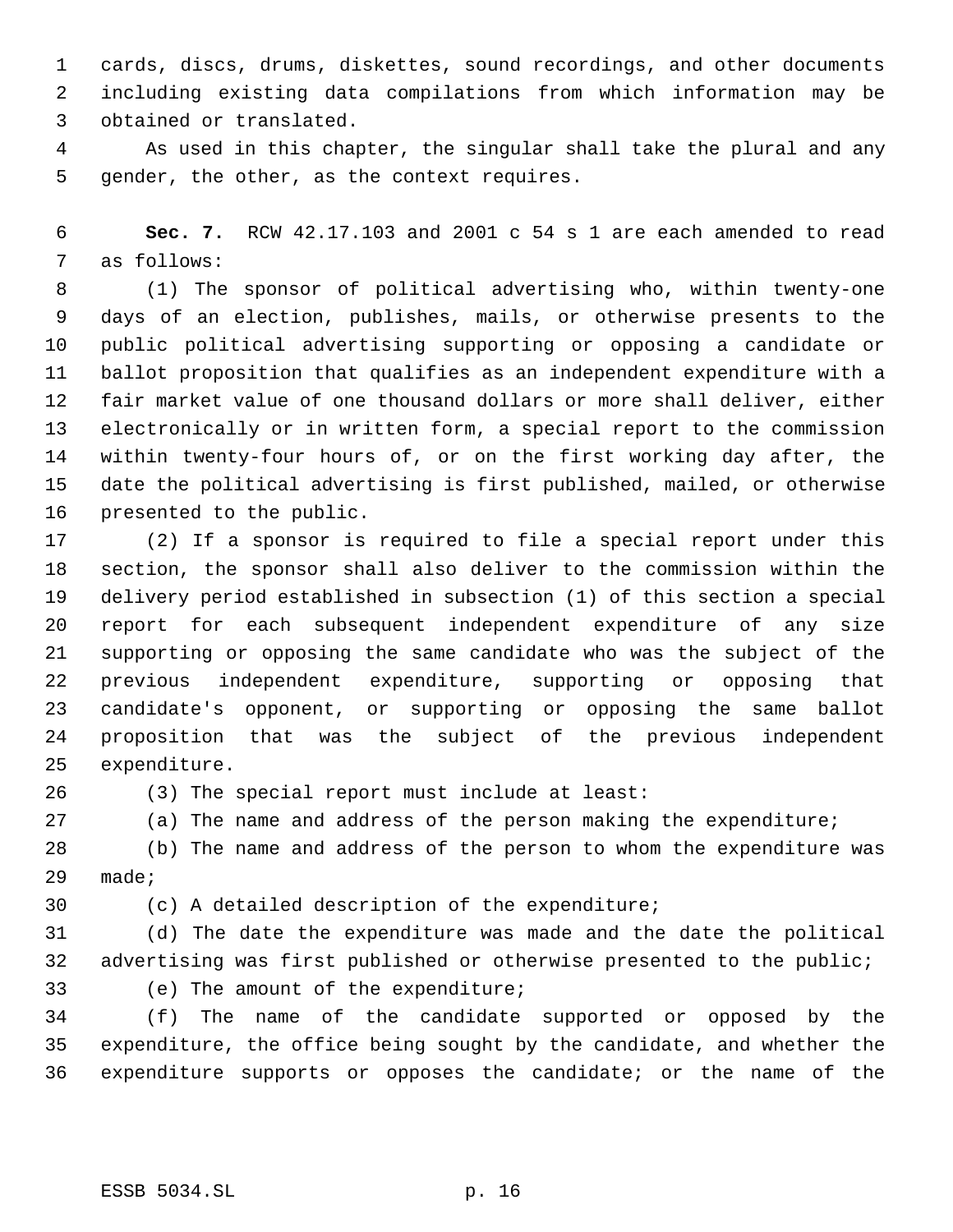ballot proposition supported or opposed by the expenditure and whether the expenditure supports or opposes the ballot proposition; and

(g) Any other information the commission may require by rule.

 (4) All persons required to report under RCW 42.17.065, 42.17.080, 5 42.17.090, ((and)) 42.17.100, and section 3 of this act are subject to the requirements of this section. The commission may determine that reports filed pursuant to this section also satisfy the requirements of RCW 42.17.100.

 (5) The sponsor of independent expenditures supporting a candidate or opposing that candidate's opponent required to report under this section shall file with each required report an affidavit or declaration of the person responsible for making the independent expenditure that the expenditure was not made in cooperation, consultation, or concert with, or at the request or suggestion of, the candidate, the candidate's authorized committee, or the candidate's agent, or with the encouragement or approval of the candidate, the candidate's authorized committee, or the candidate's agent.

 **Sec. 8.** RCW 42.17.110 and 1975-'76 2nd ex.s. c 112 s 5 are each amended to read as follows:

 (1) Each commercial advertiser who has accepted or provided political advertising or electioneering communications during the election campaign shall maintain open for public inspection during the campaign and for a period of no less than three years after the date of the applicable election, during normal business hours, documents and books of account which shall specify:

 (a) The names and addresses of persons from whom it accepted 27 political advertising or electioneering communications;

28 (b) The exact nature and extent of the ((advertising)) services rendered; and

 (c) The consideration and the manner of paying that consideration for such services.

 (2) Each commercial advertiser which must comply with subsection (1) of this section shall deliver to the commission, upon its request, copies of such information as must be maintained open for public inspection pursuant to subsection (1) of this section.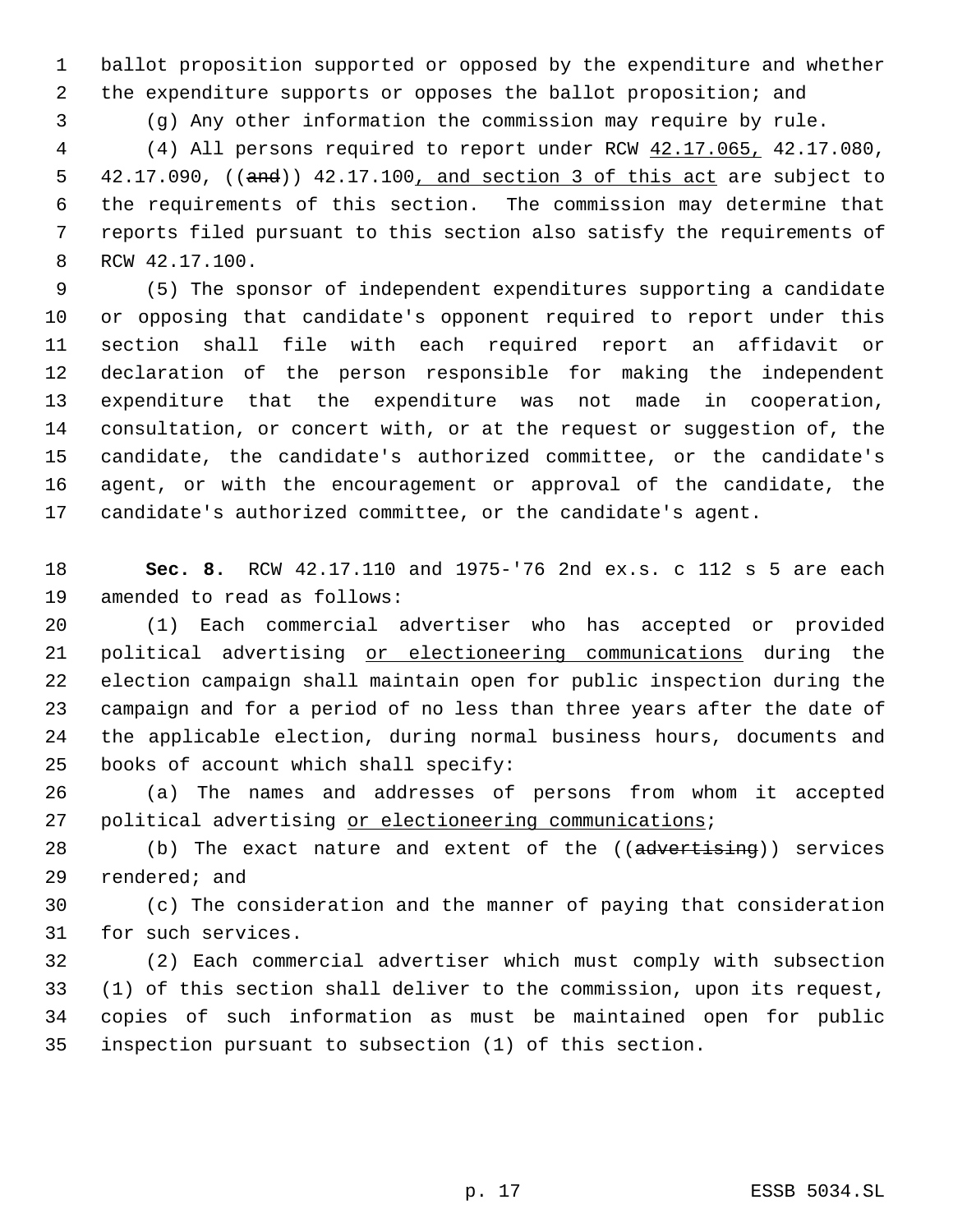1 **Sec. 9.** RCW 42.17.510 and 1995 c 397 s 19 are each amended to read 2 as follows:

 3 (1) All written political advertising, whether relating to 4 candidates or ballot propositions, shall include the sponsor's name and 5 address. All radio and television political advertising, whether 6 relating to candidates or ballot propositions, shall include the 7 sponsor's name. The use of an assumed name for the sponsor of 8 electioneering communications, independent expenditures, or political 9 advertising shall be unlawful. ((The party with which a candidate 10 files)) For partisan office, if a candidate has expressed a party or 11 independent preference on the declaration of candidacy, that party or 12 independent designation shall be clearly identified in electioneering 13 communications, independent expenditures, or political advertising 14 ((for partisan office)).

15 (2) In addition to the materials required by subsection (1) of this 16 section, except as specifically addressed in subsections (4) and (5) of 17 this section, all political advertising undertaken as an independent 18 expenditure by a person or entity other than a party organization, and 19 all electioneering communications, must include the following statement 20 ((on)) as part of the communication "NOTICE TO VOTERS (Required by 21 law): This advertisement is not authorized or approved by any 22 candidate. It is paid for by (name, address, city, state)." If the 23 advertisement undertaken as an independent expenditure or 24 electioneering communication is undertaken by a nonindividual other 25 than a party organization, then the following notation must also be 26 included: "Top Five Contributors," followed by a listing of the names 27 of the five persons or entities making the largest contributions in 28 excess of seven hundred dollars reportable under this chapter during 29 the twelve-month period before the date of the advertisement or 30 communication.

31 (3) The statements and listings of contributors required by 32 subsections (1) and (2) of this section shall:

33 (a) Appear on the first page or fold of the written advertisement 34 or communication in at least ten-point type, or in type at least ten 35 percent of the largest size type used in a written advertisement or 36 communication directed at more than one voter, such as a billboard or 37 poster, whichever is larger;

38 (b) Not be subject to the half-tone or screening process; and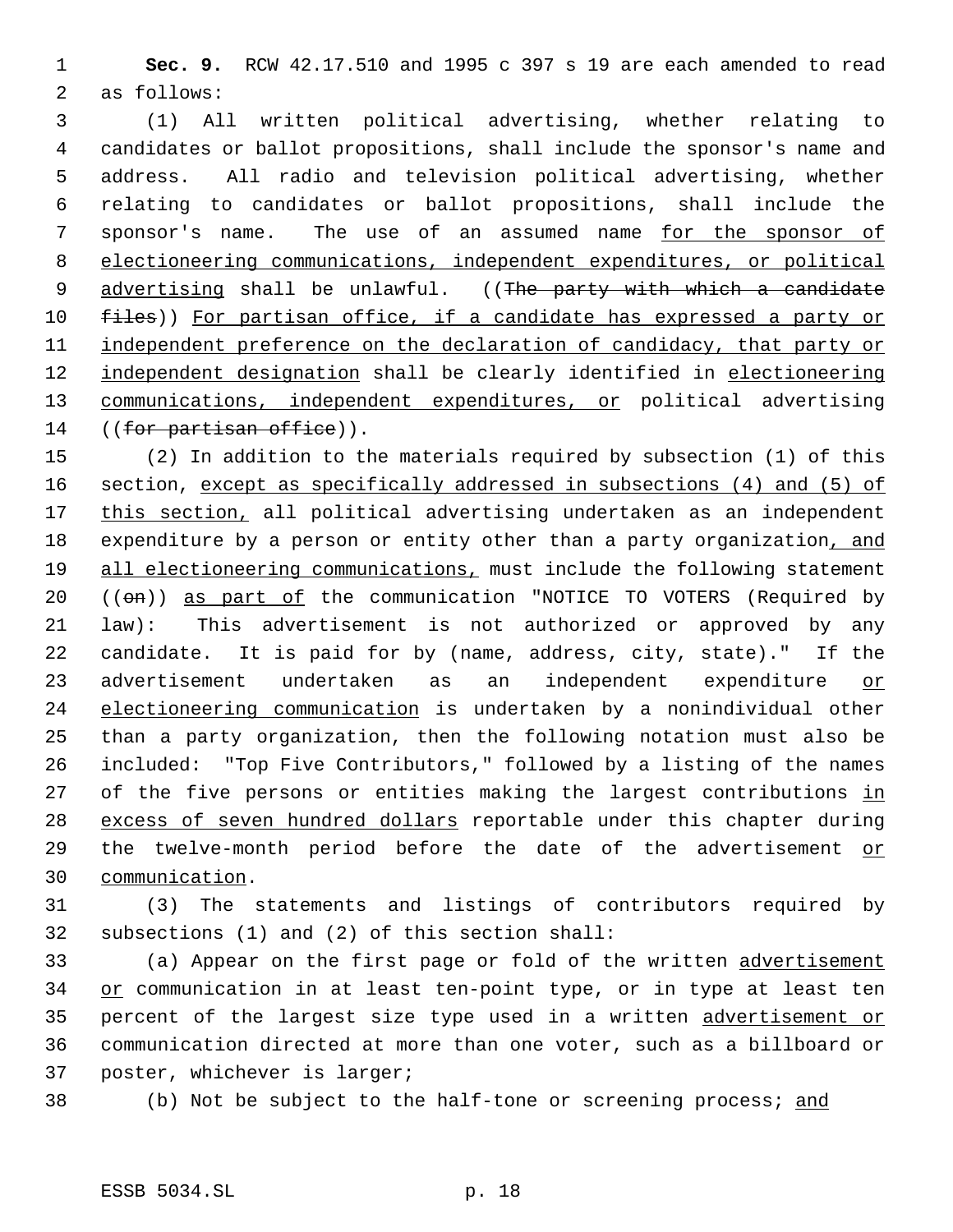1 (c) Be set apart from any other printed matter( $\overline{t}$  and

2 (d) Be clearly spoken on any broadcast advertisement)).

 (4) In an independent expenditure or electioneering communication transmitted via television or other medium that includes a visual image, the following statement must either be clearly spoken, or appear in print and be visible for at least four seconds, appear in letters greater than four percent of the visual screen height, and have a reasonable color contrast with the background: "No candidate 9 authorized this ad. Paid for by (name, city, state)." If the advertisement or communication is undertaken by a nonindividual other than a party organization, then the following notation must also be included: "Top Five Contributors" followed by a listing of the names 13 of the five persons or entities making the largest contributions in excess of seven hundred dollars reportable under this chapter during the twelve-month period before the date of the advertisement. Abbreviations may be used to describe contributing entities if the full 17 name of the entity has been clearly spoken previously during the broadcast advertisement.

 (5) The following statement shall be clearly spoken in an 20 independent expenditure or electioneering communication transmitted by a method that does not include a visual image: "No candidate authorized this ad. Paid for by (name, city, state)." If the independent expenditure or electioneering communication is undertaken by a nonindividual other than a party organization, then the following statement must also be included: "Top Five Contributors" followed by a listing of the names of the five persons or entities making the largest contributions in excess of seven hundred dollars reportable under this chapter during the twelve-month period before the date of the advertisement. Abbreviations may be used to describe contributing entities if the full name of the entity has been clearly spoken previously during the broadcast advertisement.

 (6) Political yard signs are exempt from the requirement of subsections (1) and (2) of this section that the name and address of the sponsor of political advertising be listed on the advertising. In addition, the public disclosure commission shall, by rule, exempt from the identification requirements of subsections (1) and (2) of this section forms of political advertising such as campaign buttons,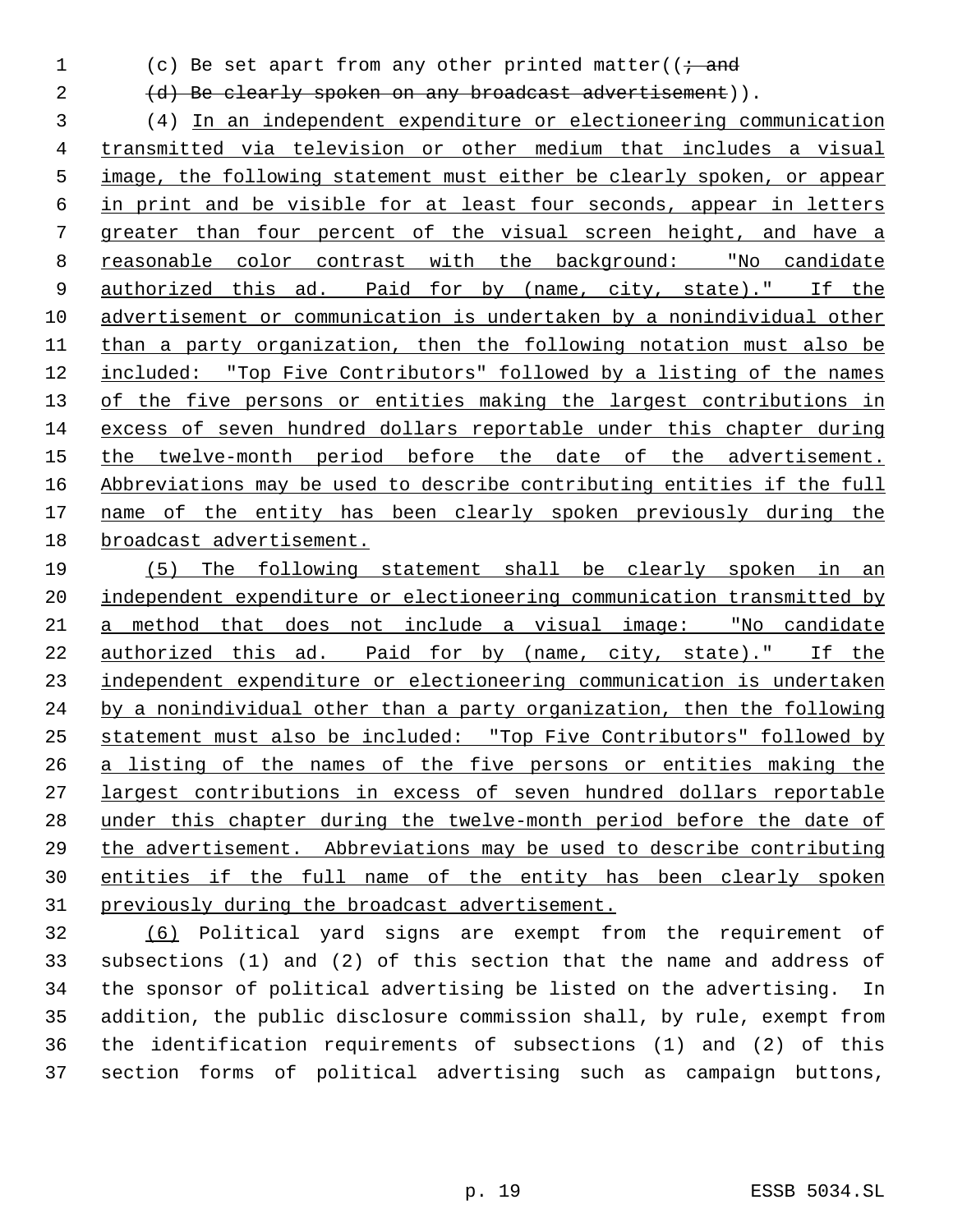balloons, pens, pencils, sky-writing, inscriptions, and other forms of advertising where identification is impractical.

 (( $(5)$ )) (7) For the purposes of this section, "yard sign" means any outdoor sign with dimensions no greater than eight feet by four feet.

 **Sec. 10.** RCW 42.17.530 and 1999 c 304 s 2 are each amended to read as follows:

 (1) It is a violation of this chapter for a person to sponsor with actual malice:

 (a) Political advertising or an electioneering communication that contains a false statement of material fact about a candidate for public office. However, this subsection (1)(a) does not apply to statements made by a candidate or the candidate's agent about the candidate himself or herself;

 (b) Political advertising or an electioneering communication that falsely represents that a candidate is the incumbent for the office sought when in fact the candidate is not the incumbent;

 (c) Political advertising or an electioneering communication that makes either directly or indirectly, a false claim stating or implying the support or endorsement of any person or organization when in fact the candidate does not have such support or endorsement.

 (2) Any violation of this section shall be proven by clear and convincing evidence.

 **Sec. 11.** RCW 42.17.640 and 2001 c 208 s 1 are each reenacted and amended to read as follows:

 (1) No person, other than a bona fide political party or a caucus political committee, may make contributions to a candidate for a state 27 legislative office that in the aggregate exceed  $((\pm i\pi e))$  seven hundred dollars or to a candidate for a state office other than a state 29 legislative office that in the aggregate exceed one thousand four hundred dollars for each election in which the candidate is on the ballot or appears as a write-in candidate. Contributions made with respect to a primary may not be made after the date of the primary. However, contributions to a candidate or a candidate's authorized committee may be made with respect to a primary until thirty days after the primary, subject to the following limitations: (a) The candidate lost the primary; (b) the candidate's authorized committee has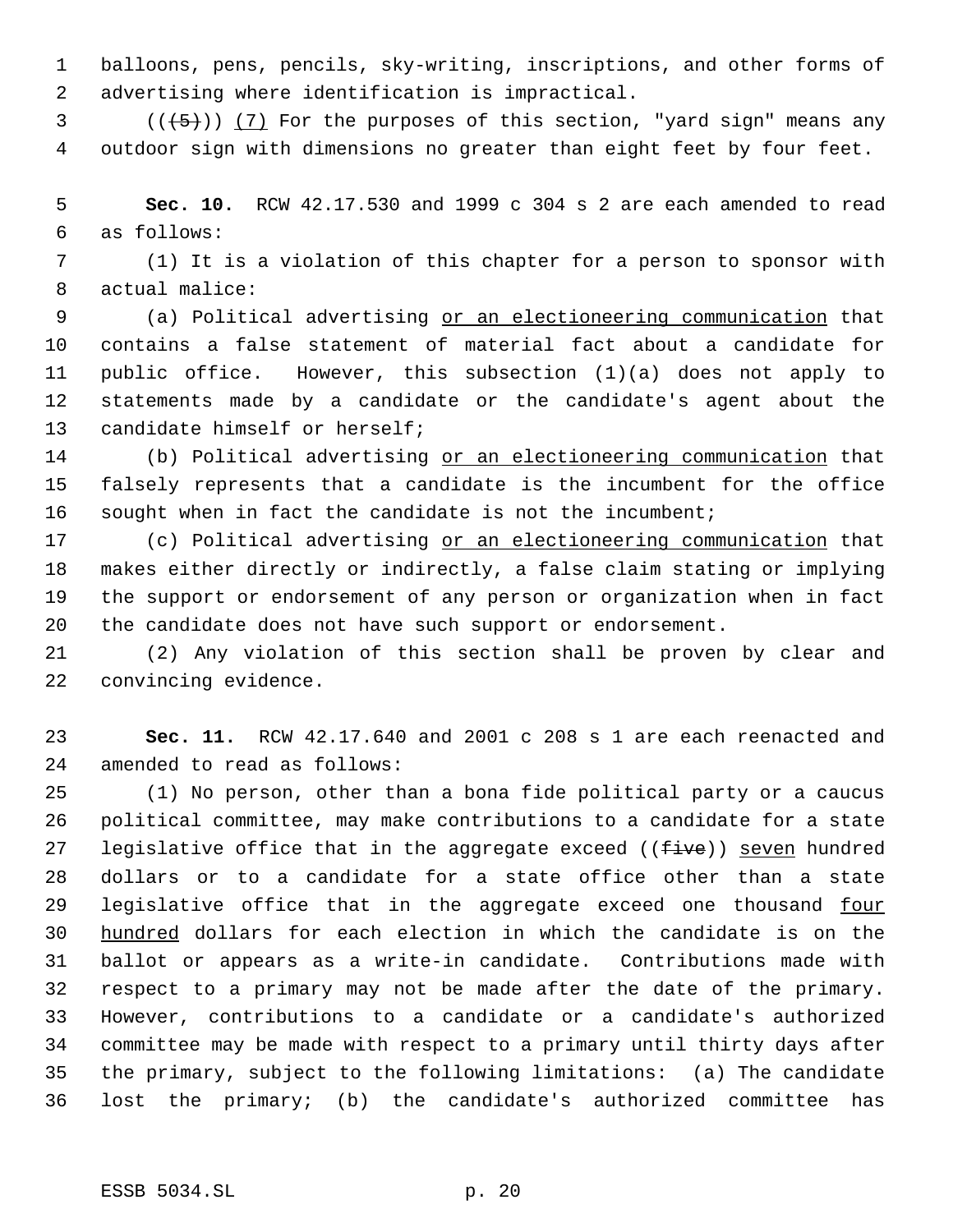insufficient funds to pay debts outstanding as of the date of the primary; and (c) the contributions may only be raised and spent to satisfy the outstanding debt. Contributions made with respect to a general election may not be made after the final day of the applicable election cycle.

 (2) No person, other than a bona fide political party or a caucus political committee, may make contributions to a state official against whom recall charges have been filed, or to a political committee having the expectation of making expenditures in support of the recall of the state official, during a recall campaign that in the aggregate exceed 11 ((five)) seven hundred dollars if for a state legislative office or one 12 thousand four hundred dollars if for a state office other than a state legislative office.

 (3)(a) Notwithstanding subsection (1) of this section, no bona fide political party or caucus political committee may make contributions to a candidate during an election cycle that in the aggregate exceed (i) 17 ((fifty)) seventy cents multiplied by the number of eligible registered voters in the jurisdiction from which the candidate is elected if the contributor is a caucus political committee or the governing body of a 20 state organization, or (ii) ((twenty-five)) thirty-five cents multiplied by the number of registered voters in the jurisdiction from which the candidate is elected if the contributor is a county central committee or a legislative district committee.

 (b) No candidate may accept contributions from a county central committee or a legislative district committee during an election cycle that when combined with contributions from other county central committees or legislative district committees would in the aggregate 28 exceed ((twenty-five)) thirty-five cents times the number of registered voters in the jurisdiction from which the candidate is elected.

 (4)(a) Notwithstanding subsection (2) of this section, no bona fide political party or caucus political committee may make contributions to a state official against whom recall charges have been filed, or to a political committee having the expectation of making expenditures in support of the state official, during a recall campaign that in the 35 aggregate exceed (i) (( $f$ ifty)) seventy cents multiplied by the number of eligible registered voters in the jurisdiction entitled to recall the state official if the contributor is a caucus political committee 38 or the governing body of a state organization, or (ii) ((twenty-five))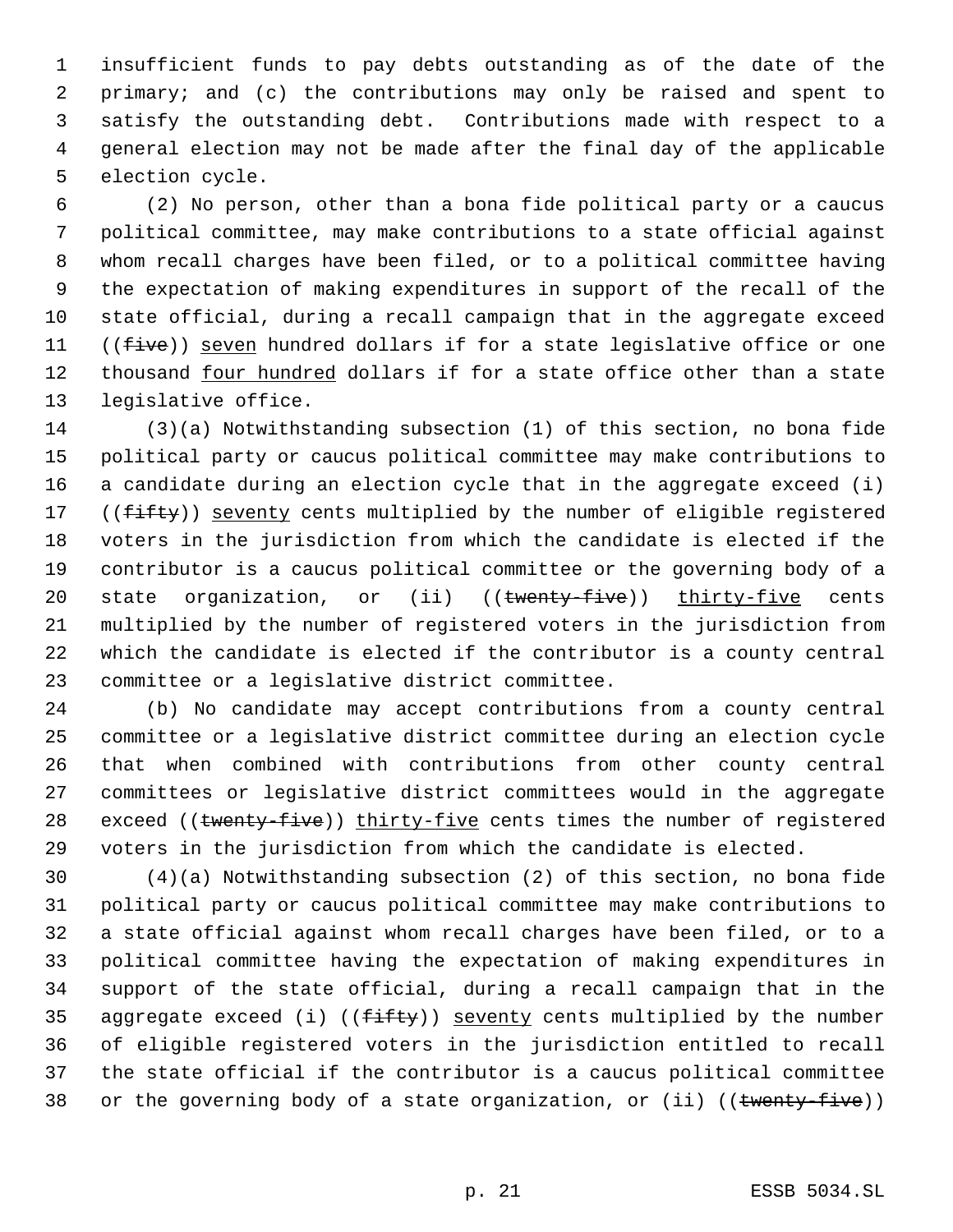1 thirty-five cents multiplied by the number of registered voters in the jurisdiction from which the candidate is elected if the contributor is a county central committee or a legislative district committee.

 (b) No state official against whom recall charges have been filed, no authorized committee of the official, and no political committee having the expectation of making expenditures in support of the recall of a state official may accept contributions from a county central committee or a legislative district committee during an election cycle that when combined with contributions from other county central committees or legislative district committees would in the aggregate 11 exceed ((twenty-five)) thirty-five cents multiplied by the number of registered voters in the jurisdiction from which the candidate is elected.

 (5) For purposes of determining contribution limits under subsections (3) and (4) of this section, the number of eligible registered voters in a jurisdiction is the number at the time of the most recent general election in the jurisdiction.

 (6) Notwithstanding subsections (1) through (4) of this section, no person other than an individual, bona fide political party, or caucus political committee may make contributions reportable under this chapter to a caucus political committee that in the aggregate exceed 22 ((five)) seven hundred dollars in a calendar year or to a bona fide 23 political party that in the aggregate exceed  $((\text{two}))$  three thousand five hundred dollars in a calendar year. This subsection does not apply to loans made in the ordinary course of business.

 (7) For the purposes of RCW 42.17.640 through 42.17.790, a contribution to the authorized political committee of a candidate, or of a state official against whom recall charges have been filed, is considered to be a contribution to the candidate or state official.

 (8) A contribution received within the twelve-month period after a recall election concerning a state office is considered to be a contribution during that recall campaign if the contribution is used to pay a debt or obligation incurred to influence the outcome of that recall campaign.

 (9) The contributions allowed by subsection (2) of this section are in addition to those allowed by subsection (1) of this section, and the contributions allowed by subsection (4) of this section are in addition to those allowed by subsection (3) of this section.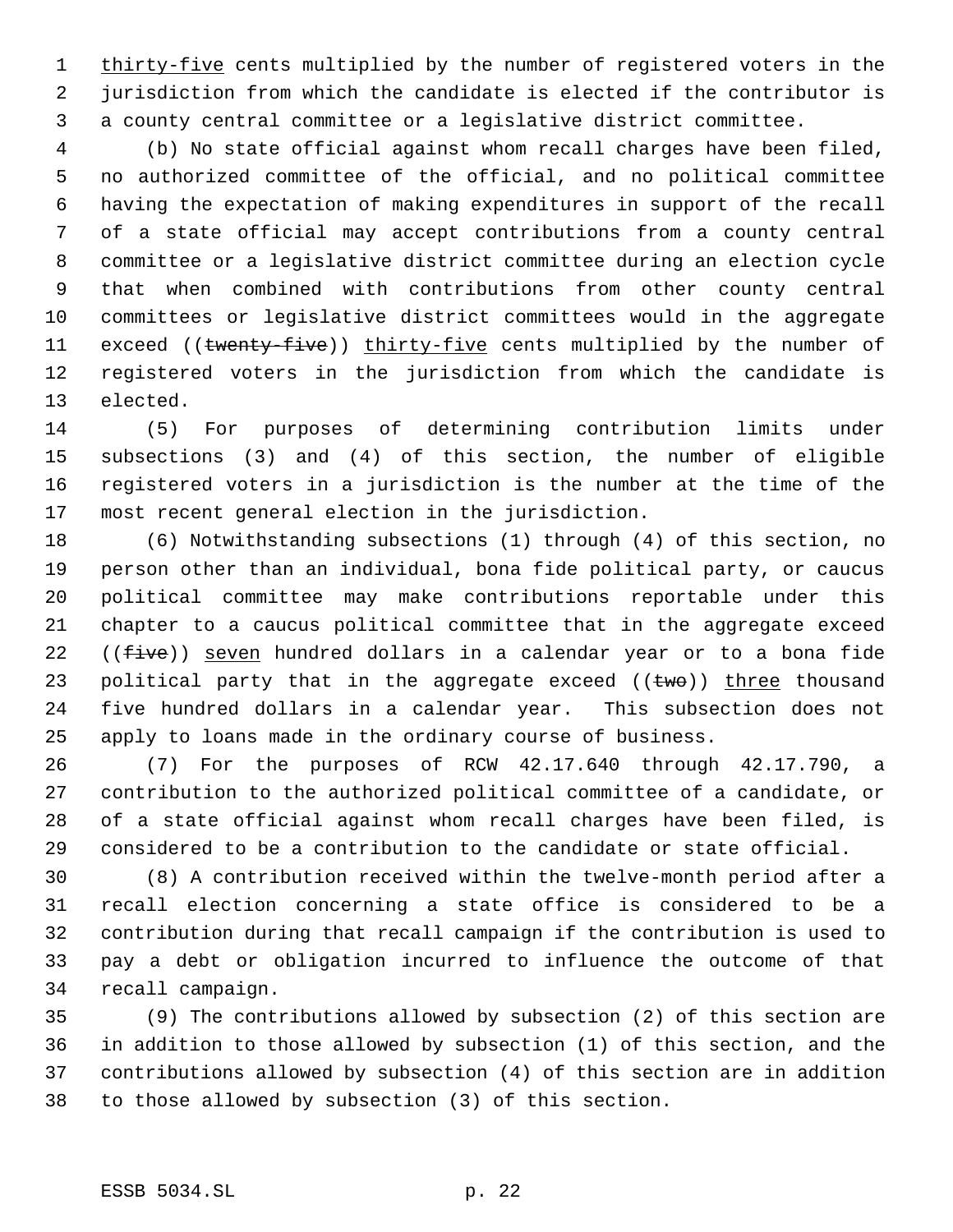(10) RCW 42.17.640 through 42.17.790 apply to a special election conducted to fill a vacancy in a state office. However, the contributions made to a candidate or received by a candidate for a primary or special election conducted to fill such a vacancy shall not be counted toward any of the limitations that apply to the candidate or to contributions made to the candidate for any other primary or election.

 (11) Notwithstanding the other subsections of this section, no corporation or business entity not doing business in Washington state, no labor union with fewer than ten members who reside in Washington state, and no political committee that has not received contributions of ten dollars or more from at least ten persons registered to vote in Washington state during the preceding one hundred eighty days may make contributions reportable under this chapter to a candidate, to a state official against whom recall charges have been filed, or to a political committee having the expectation of making expenditures in support of the recall of the official. This subsection does not apply to loans made in the ordinary course of business.

 (12) Notwithstanding the other subsections of this section, no county central committee or legislative district committee may make contributions reportable under this chapter to a candidate, state official against whom recall charges have been filed, or political committee having the expectation of making expenditures in support of the recall of a state official if the county central committee or legislative district committee is outside of the jurisdiction entitled to elect the candidate or recall the state official.

 (13) No person may accept contributions that exceed the contribution limitations provided in this section.

 (14) The following contributions are exempt from the contribution limits of this section:

 (a) An expenditure or contribution earmarked for voter registration, for absentee ballot information, for precinct caucuses, for get-out-the-vote campaigns, for precinct judges or inspectors, for sample ballots, or for ballot counting, all without promotion of or political advertising for individual candidates; or

 (b) An expenditure by a political committee for its own internal organization or fund raising without direct association with individual candidates.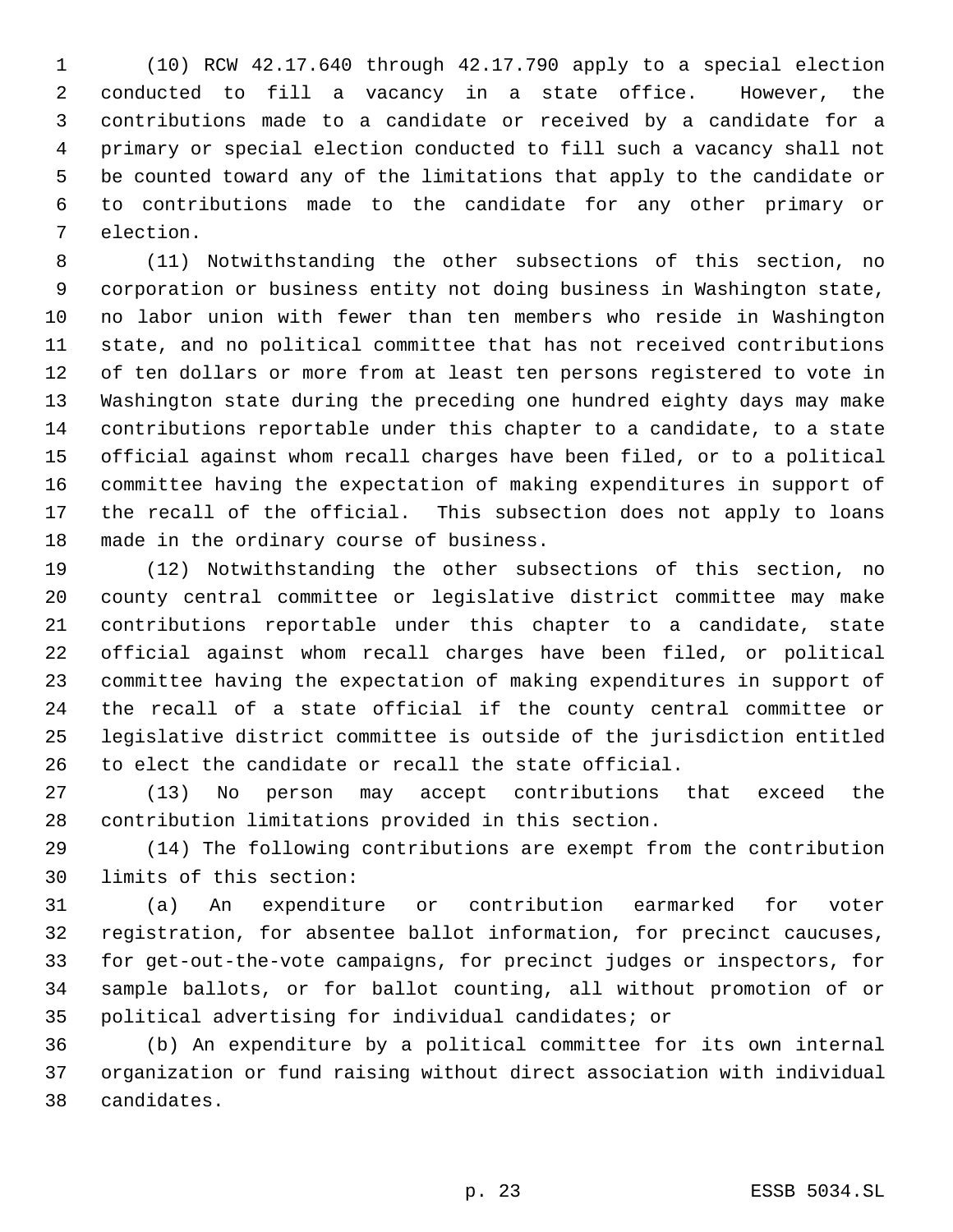**Sec. 12.** RCW 42.17.660 and 1993 c 2 s 6 are each amended to read as follows:

For purposes of this chapter:

 (1) A contribution by a political committee with funds that have all been contributed by one person who exercises exclusive control over the distribution of the funds of the political committee is a contribution by the controlling person.

 (2) Two or more entities are treated as a single entity if one of the two or more entities is a subsidiary, branch, or department of a corporation that is participating in an election campaign or making 11 contributions, or a local unit( $(\tau)$ ) or branch( $(\tau)$  or affiliate)) of a trade association, labor union, or collective bargaining association 13 that is participating in an election campaign or making contributions. All contributions made by a person or political committee whose contribution or expenditure activity is financed, maintained, or controlled by a trade association, labor union, collective bargaining organization, or the local unit of a trade association, labor union, or 18 collective bargaining organization are considered made by the ((same 19 person or entity)) trade association, labor union, collective bargaining organization, or local unit of a trade association, labor union, or collective bargaining organization.

 (3) The commission shall adopt rules to carry out this section and is not subject to the time restrictions of RCW 42.17.370(1).

### **PART IV - TECHNICAL PROVISIONS**

 NEW SECTION. **Sec. 13.** RCW 42.17.505 (Definitions) and 1988 c 199 s 1 are each repealed.

 NEW SECTION. **Sec. 14.** Part headings used in this act are not any part of the law.

 NEW SECTION. **Sec. 15.** (1) Sections 1 through 5 of this act are each added to chapter 42.17 RCW to be codified with the subchapter heading of "Reporting of Electioneering Communications."

 (2) The code reviser must change the subchapter heading "Political Advertising" to "Political Advertising and Electioneering Communications" in chapter 42.17 RCW.